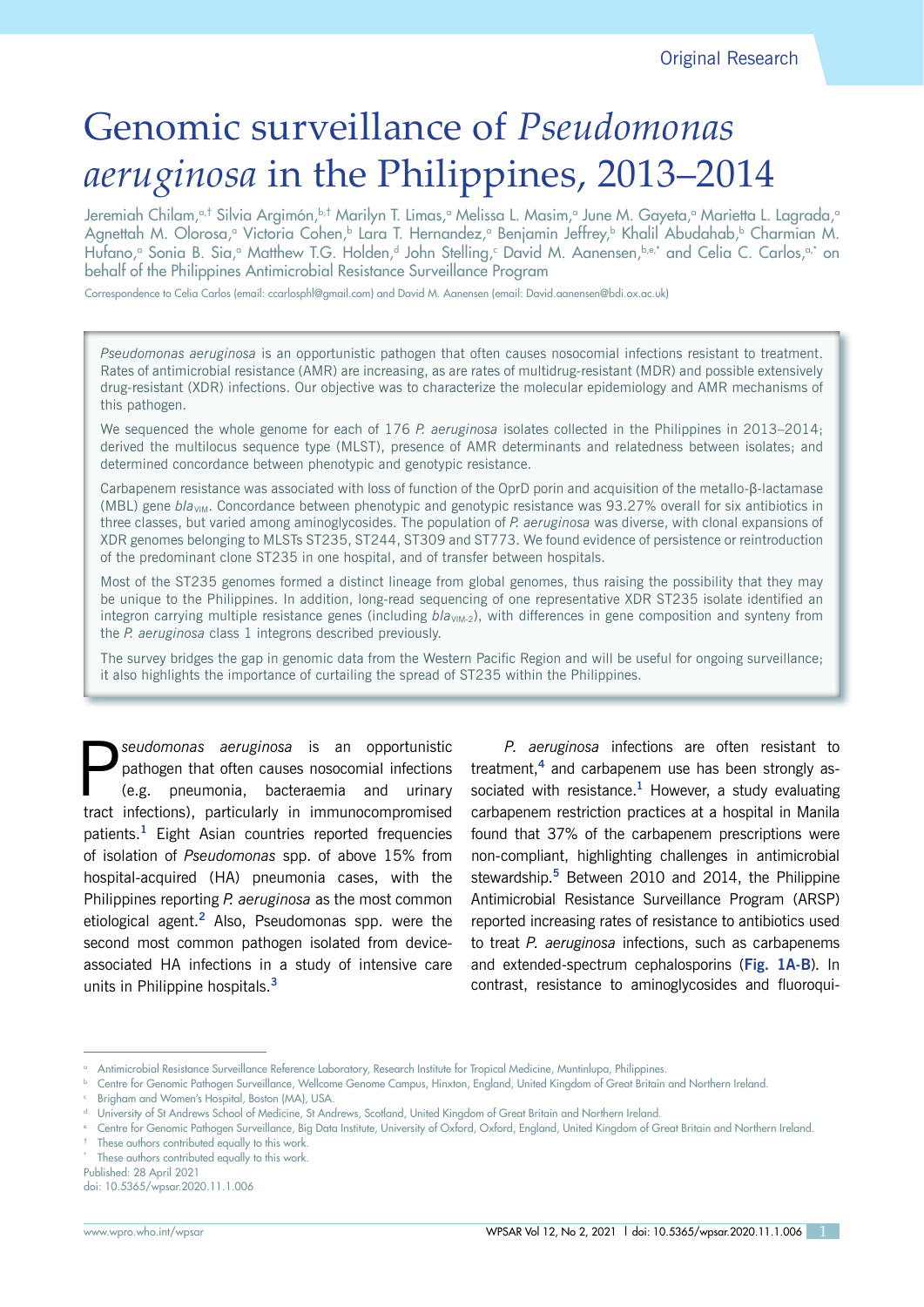# Fig. 1A-C. **Annual resistance rates to nine antibiotics of**  *P. aeruginosa* **isolates referred to the ARSP, 2005–2014**



AMK: amikacin; CAZ: ceftazidime; CIP: ciprofloxacin; FEP: cefepime; GEN: gentamicin; IPM: imipenem; LVX: levofloxacin; MEM: meropenem; TZP: piperacillin-tazobactam.

nolones remained relatively stable or decreased slightly in the same period (**Fig. 1C**). The ARSP has also reported multidrug-resistant (MDR) rates of 21–23% and possible extensively drug-resistant (XDR) rates of 13–18% in recent years.**6–8**

The emergence of MDR *P. aeruginosa* with resistance to carbapenems, aminoglycosides and fluoroquinolones was followed by reports of isolates sensitive only to colistin**<sup>9</sup>** and, more recently, of colistin resistance in carbapenem non-susceptible isolates,**<sup>10</sup>** leaving few treat-

ment options. These reports coincide with multi-locus sequence type (MLST) ST235,**9–11** the predominant global epidemic clone. The metallo-β-lactamase (MBL) genes  $bla<sub>VIM</sub>$  and  $bla<sub>IMP</sub>$  – usually associated with integrons carrying multiple resistance determinants – have been identified in ST235 *P. aeruginosa* isolates from Asian countries.**12–14**

While the resistance rates and profiles of *P. aeruginosa* in the Philippines have been well characterized,**15,16** the molecular epidemiology and AMR mechanisms of this pathogen remain largely unknown. Whole-genome sequencing (WGS) can identify transmission patterns, AMR mechanisms and the source of HA infections.**<sup>17</sup>** In this study, we characterized the clonal relatedness and resistance determinants of *P. aeruginosa* isolates from the ARSP using WGS.

# **METHODS**

# **Bacterial isolates**

A total of 7877 *P. aeruginosa* isolates were collected and tested for resistance by the ARSP from January 2013 to December 2014. Of the 443 and 283 isolates referred to the Antimicrobial Resistance Surveillance Reference Laboratory (ARSRL) for confirmation in 2013 and 2014, respectively, 179 isolates from 17 sentinel sites were selected for WGS, as previously described.**<sup>18</sup>** Briefly, 113 isolates of carbapenemase-producing *P. aeruginosa* were selected; also included were 66 available isolates that were susceptible to all antibiotics tested. We used a proxy definition for "infection origin", whereby initial infection isolates collected in the community or on either of the first 2 days of hospitalization were categorized as communityacquired (CA), and isolates collected on hospital day 3 or later were categorized as hospital-acquired (HA).**<sup>19</sup>**

# **Antimicrobial susceptibility testing (AST)**

All *P. aeruginosa* isolates from this study were tested for susceptibility to nine antibiotics representing five classes: amikacin (AMK), ceftazidime (CAZ), ciprofloxacin (CIP), cefepime (FEP), gentamicin (GEN), imipenem (IPM), meropenem (MEM), tobramycin (TOB), and piperacillintazobactam (TZP) (**Table 1**). Antimicrobial susceptibility of the isolates was determined at ARSRL using the Kirby-Bauer disk diffusion method, and gradient methods such as E-Test (bioMérieux, Marcy-l'Étoile, France) and Vitek 2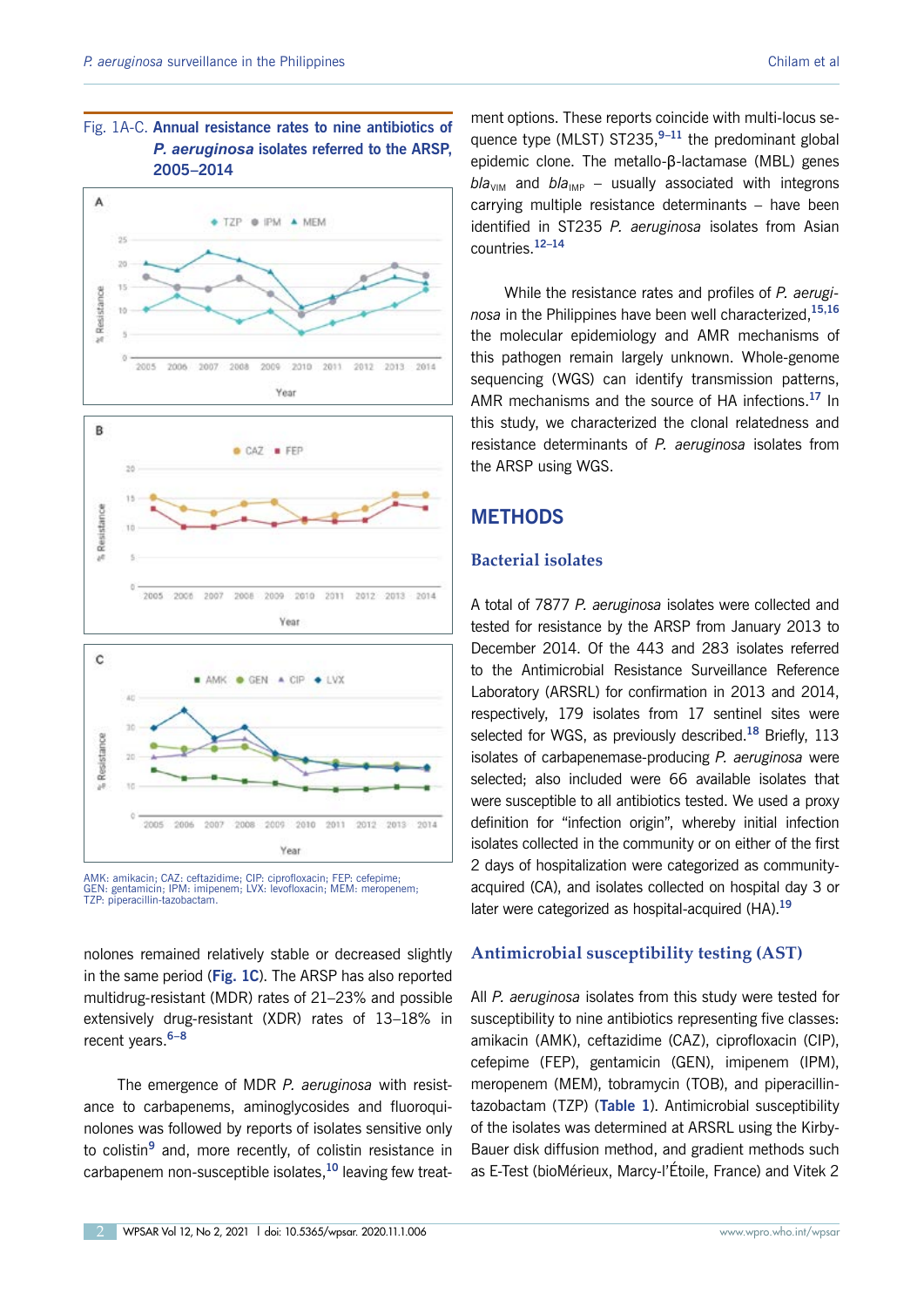# **by sentinel site and AMR profile Number of isolates 2013 2014 Total Total ARSP 3591 2002 12:00 12:00 12:00 12:00 13:00 13:00 13:00 13:00 13:00 14:00 14:00 14:00 14:00 14:00 14:00 14:00 14:00 14:00 14:00 14:00 14:00 14:00 14:00 14:00 14:00 14:00 14:00 14:00 14:00 14:00 14:00 14:00 14:00 14 Referred to ARSRL** 443 283 726 **Submitted for WGS** 89 89 90 179 **High-quality genomes** 87 89 89 176 *By sentinel site \** BGH  $2$  4 6 BRH  $\,$  5  $\,$  5  $\,$  5  $\,$  5  $\,$  5  $\,$  5  $\,$  5  $\,$  5  $\,$  5  $\,$  5  $\,$  5  $\,$  5  $\,$  5  $\,$  5  $\,$  5  $\,$  5  $\,$  5  $\,$  5  $\,$  5  $\,$  5  $\,$  5  $\,$  5  $\,$  5  $\,$  5  $\,$  5  $\,$  5  $\,$  5  $\,$  5  $\,$  5  $\,$  5  $\,$  5 CMC  $0$  1  $1$ CVM  $2$  3 5 DMC  $\qquad \qquad 5 \qquad \qquad 2 \qquad \qquad 7$ EVR  $2$  2 4 FEU  $2$   $2$   $4$  $GMH$  6. The contract of the contract of the contract of the contract of the contract of the contract of the contract of the contract of the contract of the contract of the contract of the contract of the contract of the c JLM 2 5 7 MMH  $3 \t3 \t5 \t8$ NKI 10 16 26 NMC 3 8 11 RMC  $2$  0 2 SLH 0 1 1  $STU$  5 4 9 9 4 9 4 9 4  $\pm$  5 4  $\pm$  9  $\pm$ VSM  $32$  16  $48$ *By AMR profile \*\** Susceptible 30 30 66 30 66 30 30 30 30 50 30 30 30 30 30 40 30 30 40 30 30 40 50 30 40 50 30 40 50 30 40 50 50 CAZ FEP IPM MEM TZP GEN TOB AMK CIP [XDR] 30 30 29 59 IPM MEM 7 9 16 CAZ FEP IPM MEM TZP GEN TOB CIP [XDR] 4 7 2 11 CAZ FEP IPM MEM TZP GEN TOB AMK 1 4 5  $\text{CIP}$  3 2 5 CAZ FEP IPM MEM TZP 3 3 IPM MEM TZP CIP  $\begin{array}{ccc} 1 & 1 & 1 \\ 0 & 1 & 1 \end{array}$ GEN TOB CIP  $\qquad \qquad 1 \qquad \qquad 0 \qquad \qquad 1$ FEP TZP TOB CIP 0 1 1

# Table 1. **Total number of** *P. aeruginosa* **isolates analysed by the ARSP and referred to the ARSRL during 2013 and 2014, isolates submitted for WGS, and high-quality** *P. aeruginosa* **genomes obtained, discriminated**

\* AMK: amikacin; AMR: antimicrobial resistance; ARSP: Antimicrobial Resistance Surveillance Program; ARSRL: Antimicrobial Resistance Surveil-<br>Iance Reference Laboratory; CAZ: ceftazidime; CIP: ciprofloxacin; FEP: cefepime;

CAZ FEP IPM MEM GEN TOB 1 0 1 IPM  $1$  0  $0$  1 CAZ FEP IPM MEM GEN TOB CIP 1 0 1 IPM MEM CIP  $1$  0  $0$  1 CAZ FEP GEN TOB AMK CIP 0 1 1 FEP IPM MEM GEN TOB CIP 0 1 1  $CAZ$  and  $CAZ$  and  $CAZ$  and  $CAZ$  and  $CAZ$  and  $CAZ$  and  $CAZ$  and  $CAZ$  and  $CAZ$  and  $CAZ$  and  $CAZ$  and  $CAZ$  and  $CAZ$  and  $CAZ$  and  $CAZ$  and  $CAZ$  and  $CAZ$  and  $CAZ$  and  $CAZ$  and  $CAZ$  and  $CAZ$  and  $CAZ$  and  $CAZ$  and  $CAZ$  and  $CAZ$  CAZ FEP TZP 0 1 1

\*\* BGH: Baguio General Hospital and Medical Center; BRH: Batangas Medical Center; CMC: Cotabato Regional and Medical Center; CVM: Cagayan<br>Valley Medical Center; DMC: Southern Philippines Medical Center; EVR: Eastern Visaya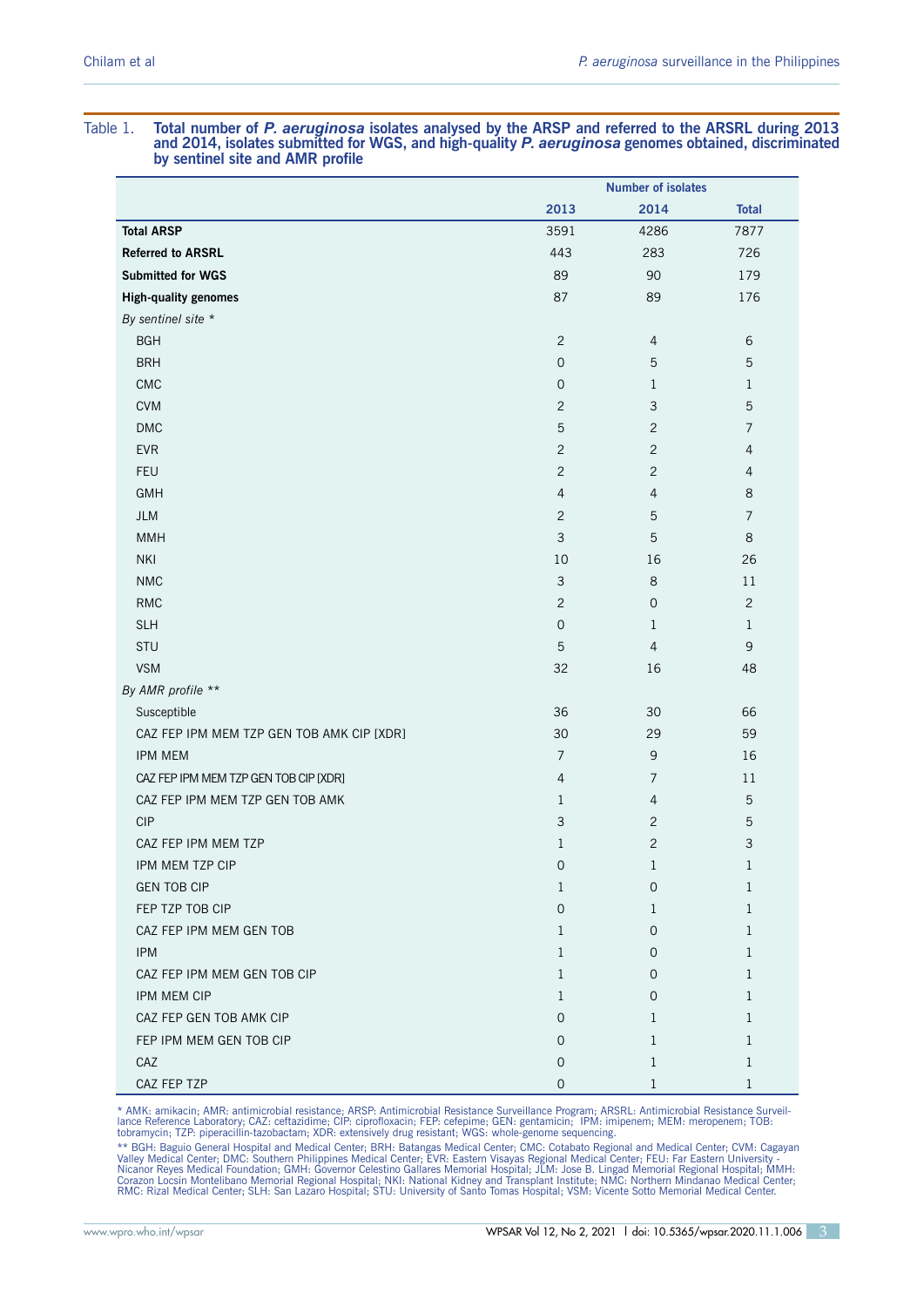Compact automated system (bioMérieux). To determine the resistance profile of the isolates, the zone of inhibition and minimum inhibitory concentration of antibiotics were interpreted according to guidelines from the Clinical and Laboratory Standard Institute (CLSI).**<sup>20</sup>** MDR phenotypes were classified according to standard definitions.**<sup>21</sup>**

# **DNA extraction and WGS**

A total of 179 *P. aeruginosa* isolates were shipped to the Wellcome Trust Sanger Institute for WGS. DNA was extracted from a single colony of each isolate with the QIAamp 96 DNA QIAcube HT kit and a QIAcube HT (Qiagen, Hilden, Germany). DNA extracts were multiplexed and sequenced on the Illumina HiSeq platform (Illumina, CA, USA) with 100-bp paired-end reads. Isolate 13ARS-VSM740 was also sequenced with the PacBio RSII platform (Pacific Biosciences). Raw sequence data were deposited in the European Nucleotide Archive (ENA) under the study accession PRJEB17615. Run accessions for Illumina data are provided on the Microreact projects. The PacBio data were deposited under run accession ERR3284501.

#### **Bioinformatics analysis**

Genome quality was evaluated based on metrics generated from assemblies, annotation files and the alignment of the isolates to the reference genome of *P. aeruginosa* strain LESB58 (accession FM209186), as previously described.**<sup>18</sup>** Assemblies were produced from short-read Illumina data**<sup>18</sup>** and from long-read PacBio data with the HGAP v4 pipeline (Pacific Biosciences). A total of 176 isolates yielded high-quality *P. aeruginosa* genomes and were included in this study.

We derived the MLST of the isolates from the whole genome sequences. The sequence types (ST) were determined from assemblies with Pathogenwatch [\(https://](https://pathogen.watch/) [pathogen.watch/](https://pathogen.watch/)) and with MLSTcheck v1.007001, and from sequence reads with ARIBA**<sup>22</sup>** and the *P. aeruginosa* database hosted at PubMLST.**<sup>23</sup>** The MLST calls were curated, as previously described.**<sup>18</sup>** Integrons were detected in the genome assemblies with IntegronFinder.**<sup>24</sup>**

Evolutionary relationships between the 176 isolates were inferred from core single-nucleotide polymorphism (SNP). A core gene alignment was performed with Roary v3.11.3, using the mafft aligner option and minimum percentage identity for blastp of 90%. Evolutionary relationships between 169 isolates from groups 1 and 2 were inferred from SNPs by mapping the paired-end reads to the reference genomes of *P. aeruginosa* strains LESB58 (ST146, FM209186) or NCGM2\_S1 (ST235, AP012280.1).**<sup>18</sup>** Mobile genetic elements (MGEs) were masked in the alignment of pseudogenomes with a script available at <https://github.com/sanger-pathogens/> remove blocks from aln. For the phylogenetic analysis of ST235 genomes, recombination regions detected with Gubbins**<sup>25</sup>** were also removed. Alignments of SNPs were inferred with snp-sites v2.4.1,**<sup>26</sup>** and were used to compute pairwise SNP differences between isolates from different patients (minimum  $n = 3$ ) belonging to the same or to different hospitals, using a script from [https://](https://github.com/simonrharris/pairwise_difference_count) [github.com/simonrharris/pairwise\\_difference\\_count](https://github.com/simonrharris/pairwise_difference_count). Maximum likelihood phylogenetic trees were generated with RAxML,**<sup>27</sup>** based on the generalized time reversible (GTR) model with GAMMA method of correction for among-site rate variation and 100 bootstrap replications.

To contextualize the Philippine genomes, we downloaded, assembled and quality controlled global *P. aeruginosa* genomes with linked geographical and temporal information, collected mainly between 2007 and 2017, for which raw Illumina paired-end sequence data were available at the ENA. A tree of 904 genomes was inferred with FastTree**<sup>28</sup>** from an alignment of 549 126 SNP positions, obtained after mapping the reads to the complete genome of strain LESB58 and masking regions with MGEs. A tree of 96 global ST235 genomes was inferred with RAxML from an alignment of 1993 SNP sites obtained after mapping the genomes to the complete genome of strain NCGM2-S1, and masking MGEs and recombination regions.

Known AMR determinants were identified with ARIBA**<sup>22</sup>** and a curated database of known resistance genes and mutations,**<sup>29</sup>** the Comprehensive Antibiotic Resistance Database,**<sup>30</sup>** and a custom database of mutations in the quinolone resistance-determining region of the *gyrA/B* and *parC/E* genes described for *P. aeruginosa*. **<sup>4</sup>** The output for the porin gene *oprD* was inspected to detect loss-of-function mutations. The *oprD* sequences were extracted from the whole-genome draft assemblies with blastn, using the oprD sequence from strain PAO1 (accession NC\_002516.2, genome positions 1043982–1045314) as a query, then translated in silico to inspect the integrity of the coding frames. A 444 or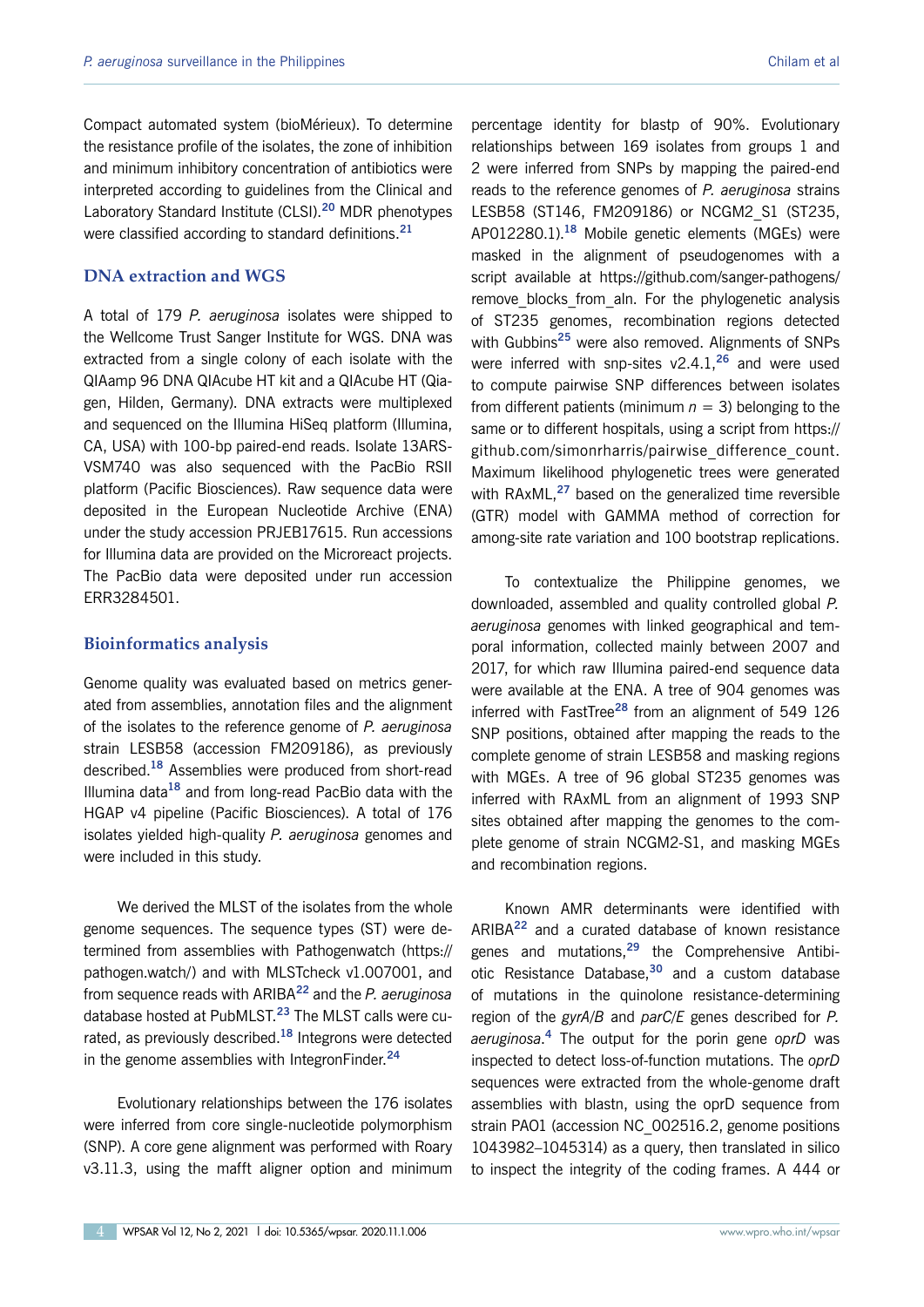442 amino-acid protein that included a START and a STOP codon was considered functional.

The genomic predictions of AMR derived from the presence of known AMR genes and mutations (test) were compared with the phenotypic results (reference), and concordance was computed for each of six antibiotics (1056 total comparisons). Isolates with either a resistant or an intermediate phenotype were considered non-susceptible. An isolate with the same outcome for both the test and reference (i.e. both susceptible or both non-susceptible) was counted as a concordant isolate. Concordance was the number of concordant isolates as a percentage of the total number of isolates assessed.

All project data, including inferred phylogenies, AMR predictions and metadata were made available through Microreact.

# **Ethics statement**

Ethical approval is not applicable. This study uses archived bacterial samples processed by the ARSP. No identifiable data were used in this study.

# **RESULTS**

# **Demographic and clinical characteristics of the**  *P. aeruginosa* **isolates**

Of the 179 *P. aeruginosa* isolates submitted for WGS, 176 passed quality control and were confirmed in silico as *P. aeruginosa* (**Table 2**). Patients were aged from under 1 to 96 years, with 27% ( $n = 47$ ) of the isolates from patients aged 65 years or older. Fifty-eight per cent ( $n = 102$ ) of the isolates were from HA infections. In terms of specimen type, 53% ( $n = 94$ ) of isolates were from respiratory samples (tracheal aspirates and sputum).

# **Concordance between phenotypic and genotypic AMR**

Isolates were tested for susceptibility to nine antibiotics representing five classes (**Fig. 1A-C**, **Table 3**). Most isolates were non-susceptible to carbapenems  $(n =$ 100), 10 isolates were susceptible to carbapenems but resistant to other antibiotics, and 66 isolates were susceptible to all nine antibiotics (**Table 1**). CA infections

#### Table 2. **Demographic and clinical characteristics of 176** *P. aeruginosa* **isolatesa**

| <b>Characteristic</b>                         | No. isolates   |
|-----------------------------------------------|----------------|
| <b>Sex</b>                                    |                |
| Male                                          | 119            |
| Female                                        | 57             |
| Age (in years)                                |                |
| < 1                                           | 12             |
| $1 - 4$                                       | 6              |
| $5 - 14$                                      | 7              |
| $15 - 24$                                     | 14             |
| $25 - 34$                                     | 5              |
| $35 - 44$                                     | 17             |
| $45 - 54$                                     | 29             |
| $55 - 64$                                     | 34             |
| 65-80                                         | 36             |
| $\geq 81$                                     | 11             |
| Age unknown                                   | 5              |
| <b>Patient type</b>                           |                |
| Inpatient                                     | 159            |
| Outpatient                                    | 17             |
| Specimen origin                               |                |
| Community-acquired                            | 74             |
| Hospital-acquired                             | 102            |
| Submitted as                                  |                |
| Carbapenem non-susceptible                    | 100            |
| Resistant to at least 1 antibiotic other than |                |
| carbapenems                                   | 10             |
| Susceptible                                   | 66             |
| Specimen type                                 |                |
| Abdominal fluid*                              | 1              |
| Abscess                                       | $\mathbf{1}$   |
| Blood*                                        | 21             |
| <b>Bronchial</b>                              | $\mathbf 1$    |
| Catheter                                      | $\overline{c}$ |
| Cerebrospinal fluid*                          | 3              |
| Cornea                                        | $\overline{2}$ |
| Dialysis fluid*                               | 1              |
| Drainage                                      | $\mathbf{1}$   |
| Fluid                                         | 3              |
| Inguinal                                      | $\mathbf{1}$   |
| Other                                         | $\mathbf{1}$   |
| Pleural fluid*                                | $\mathbf{1}$   |
| Sputum                                        | 31             |
| <b>Tissue</b>                                 | 5              |
| Tracheal                                      | $\mathbf{1}$   |
| Tracheal aspirate                             | 63             |
| Urine                                         | 12             |
| Wound                                         | 25             |

<sup>a</sup> Invasive isolates were considered as those obtained from specimen types marked with an asterisk (\*).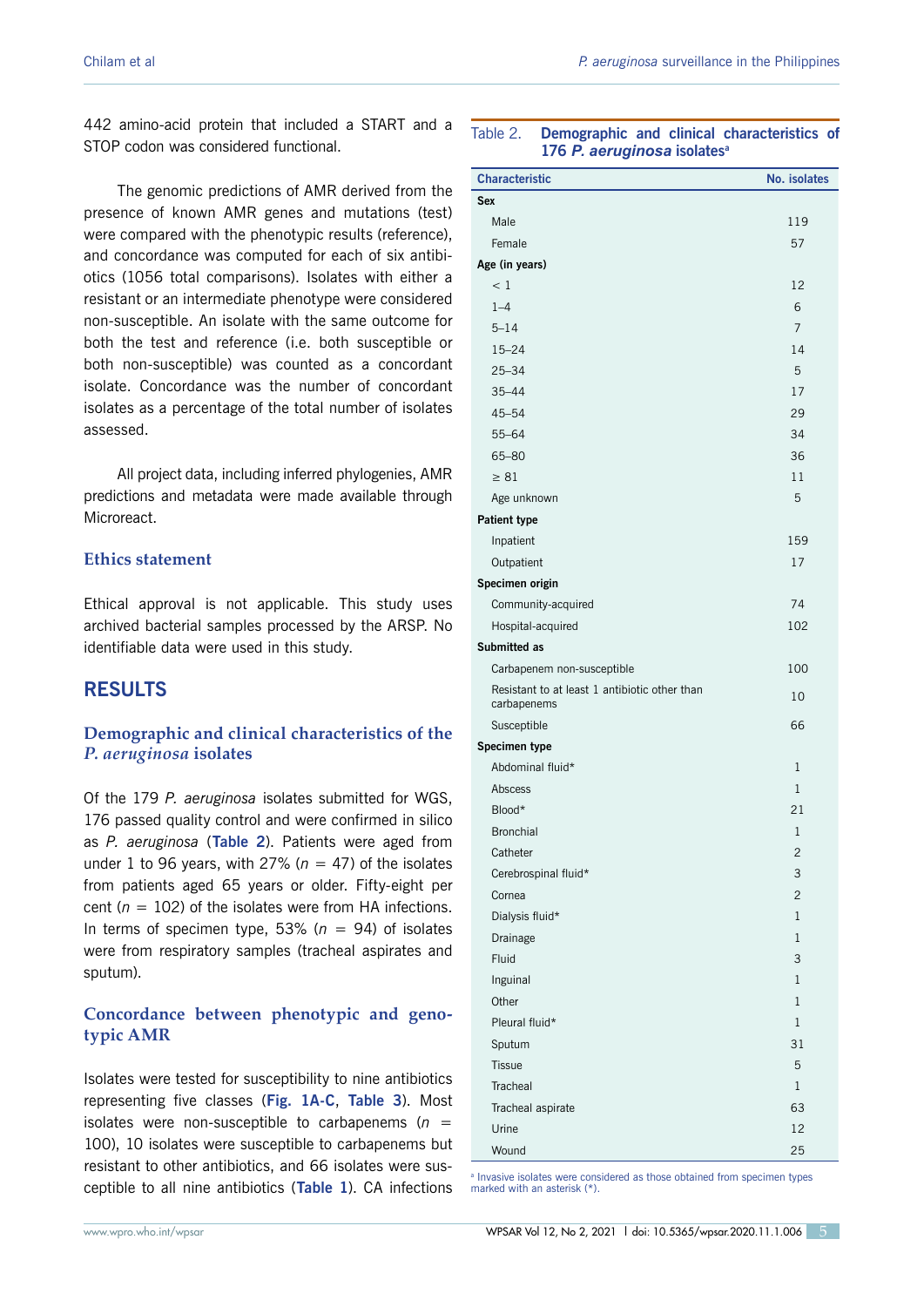# Fig. 1D. **Association between resistance and the origin of infection for 176** *P. aeruginosa* **isolates sequenced in this study**



CA: community-acquired; HA: hospital-acquired; Resistant: Resistant to at least one antibiotic tested; Susceptible: Susceptible to all nine antibiotics tested

were more frequently associated with susceptible isolates and HA infections with resistant isolates (**Fig. 1D**, twotailed Fisher's exact test  $P = 0.000002$ ).

Of the 18 isolates resistant to imipenem and meropenem but not to other β-lactam antibiotics, 17 carried both loss-of-function disruptions in the OprD porin, and disruptions or known non-synonymous mutations in the NalC (A186T, G71E, S209R) and/or NalD (S32N) regulators of the MexAB-OprM multidrug efflux pump, suggesting that their resistance is due to a combination of reduced influx and increased efflux of the carbapenem antibiotics (**Fig. 1E**). Among the 81 carbapenem-resistant isolates that were also resistant to third-generation cephalosporin ceftazidime and/or fourth-generation cephalosporin cefepime, 67 isolates carried acquired MBL genes *bla*<sub>VIM-2</sub>  $(n = 61$  genomes),  $bla<sub>VIM-6</sub>$   $(n = 1)$ ,  $bla<sub>IMP-26</sub>$   $(n = 4)$  or  $b/a_{\text{NDM-1}}$  ( $n = 1$ ), while five carried disrupted *oprD* genes plus acquired extended-spectrum β-lactamase (ESBL) genes  $bla_{PER-1}$  ( $n = 3$ ),  $bla_{CTX-M-15}$  ( $n = 1$ ) or AmpC-like gene  $b/a_{\text{DHA-1}}$  ( $n = 1$ ). The remaining eight isolates harboured other β-lactamase genes, but their carbapenemresistance mechanisms remain uncharacterized. Of the 76 isolates susceptible to carbapenems, 75 carried either a full-length OprD porin (444 amino acids) without any known mutations, or a 442 amino acid-long OprD protein with an intact reading frame, while one isolate was missing the STOP codon in the *oprD* gene.

The overall phenotypic and genotypic concordance was 93.27% for the six antibiotics analysed (**Table 3**). The concordance was above 96% for carbapenems.

# Fig. 1E. **Mechanisms of resistance to carbapenems and other β-lactam antibiotics identified in the genomes of 176 isolates grouped by their resistance profilea**



<sup>a</sup> For simplicity, only the main mechanism is indicated.

AMK: amikacin; CAZ: ceftazidime; CIP: ciprofloxacin; FEP: cefepime; GEN: gentamicin; IPM: imipenem; MEM: meropenem; TOB: tobramycin; TZP: piperacillin-tazobactam.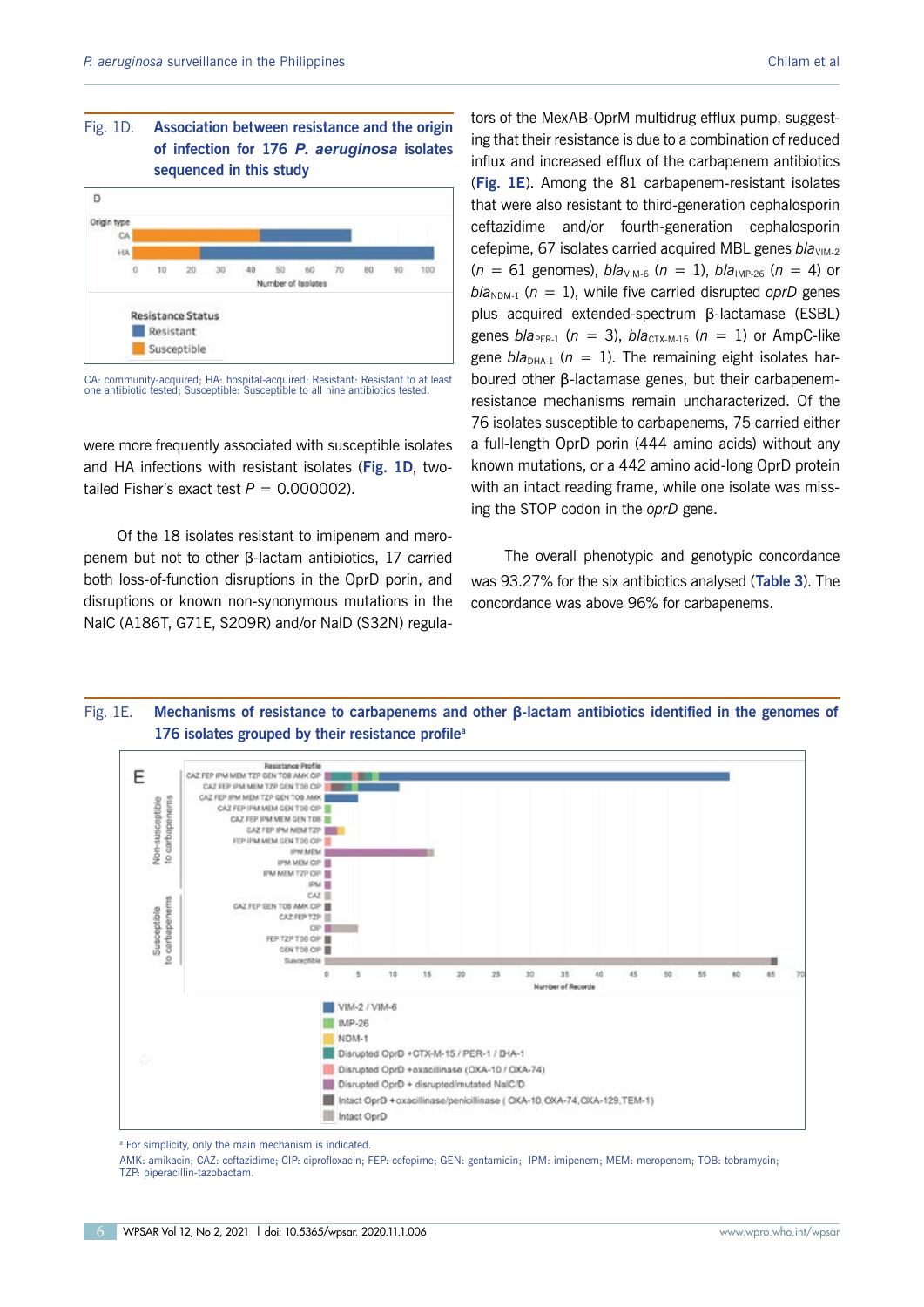# **Genotypic findings**

## *In silico genotyping*

A total of 79 STs were identified (**Table 4**), with 27.8% (*n* = 49) belonging to ST235, followed by ST309 (5.7%, *n* = 10), ST244 and ST773 (5.1% each, *n* = 9). The majority of the STs (79.7%, *n* = 63) were singletons (represented by only one genome), most of which  $(n = 42)$  were contributed by the susceptible isolates. Indeed, the resistant isolates (36 STs,  $n = 110$ ) exhibited less clonal diversity than the susceptible isolates (56 STs, *n* = 66). ST235 represented 43.6% ( $n = 48$ ) of the resistant isolates but only 1.5%  $(n = 1)$  of the susceptible isolates, and was predominantly a nosocomial clone in the Philippines (36 HA vs 13 CA isolates), spread across 13 hospitals.

# *Population structure of P. aeruginosa in the Philippines*

The phylogenetic tree of 176 genomes from the Philippines comprises three major groups,  $31$  group 1 ( $n =$ 64) including PA14, group 2 ( $n = 105$ ) including PA01 and the more distantly related group  $3$  (n = 7) including PA7 (**Fig. 2A**). All three groups included carbapenemresistant isolates and susceptible isolates, though most isolates in group 2 were susceptible  $(n = 39, 60.9\%)$ and most in group 1 were resistant ( $n = 75, 71.4\%$ , **Fig. 2B**).

The population of *P. aeruginosa* comprises a limited number of widespread clones selected from a diverse pool of rare, unrelated genotypes that recombine at high frequency.**<sup>32</sup>** A phylogenetic tree of 169 genomes from groups 1 and 2 showed that the clonal expansions were mostly within the major group  $1$  – represented by ST235, ST309, ST773 and ST313 (**Fig. 2B**) – found across multiple hospitals and resistant to multiple antibiotics. Most of the XDR isolates ( $n = 61, 87\%$ ) were found in ST235, ST244, ST309 and ST773, and most  $(n = 44, 62.8%)$  carried bla<sub>VIM</sub> (an MBL that can degrade all anti-pseudomonal β-lactamases except for aztreonam),**<sup>1</sup>** AAC(6')-Ib (an aminoglycoside acetyltransferase conferring resistance to tobramycin and amikacin), and the non-synonymous mutation T83I on GyrA associated with resistance to fluoroquinolones.

The higher prevalence of ST235 prompted us to look further at this clone. The phylogenetic tree of 49 ST235 isolates comprised two distinct clades with different geographic distribution (**Fig. 2C**). Clade I (*n* = 10) was represented in five hospitals in the Luzon (north) and Visayas (central) island groups, while clade II (*n* = 39) was represented in 10 hospitals from north to south of the country. The phylogeographic structure of the tree and the relatedness between genomes showed evidence of dissemination of ST235 between hospitals. Within clade Ib (**Fig. 2C**), one genome from hospital NKI differed from two genomes from hospital BRH by seven and eight SNPs, respectively. Within clade IIb (**Fig. 2C**), the genetic differences between isolates from the same hospital (mean pairwise SNP differences  $36.41 \pm 20.84$ , range 0–64) were not significantly different to those between isolates from different hospitals (mean  $45.36 \pm 8.12$ , range 29–61, Mann–Whitney U test z-score =  $-1.49145$ ,  $P = 0.13622$ ). The close relationships and the common repertoire of resistance genes between isolates from different hospitals support inter-hospital transmission.

The genomes from the hospital VSM  $(n = 24)$ formed at least three clusters within clade IIb, two of which exhibited discrete temporal distribution (VSM-2 and VSM-3, **Fig. 2C**), suggesting that they could represent hospital outbreaks. In agreement with this, the genomes from different patients within clade VSM-3 differed by an average of 11.55 pairwise SNPs (range 0–24). We also identified isolates within VSM-3 that were collected nine or more months apart (**Fig. 2C**), suggesting that ST235 can either persist in or be reintroduced to the hospital environment.

The distribution of acquired resistance genes and mutations showed that resistance determinants differed between clades I and II, with patterns that were consistent with the acquisition of multiple genes simultaneously by mobile genetic elements. Long-read sequencing of isolate 14ARS-VSM0870, representative of the XDR resistant profile CAZ FEP IPM MEM TZP GEN TOB AMK CIP (marked with an asterisk on **Fig. 2C**), revealed the acquisition of  $bla<sub>VIM-2</sub>$ ,  $bla<sub>OXA-10</sub>$ , *catB3*, *aadA1* (ANT(3")-Ia) and *acc(6')-Ib* within a class 1 integron integrated in the chromosome at position 977 774 (**Fig. 2D**). The ciprofloxacin resistance gene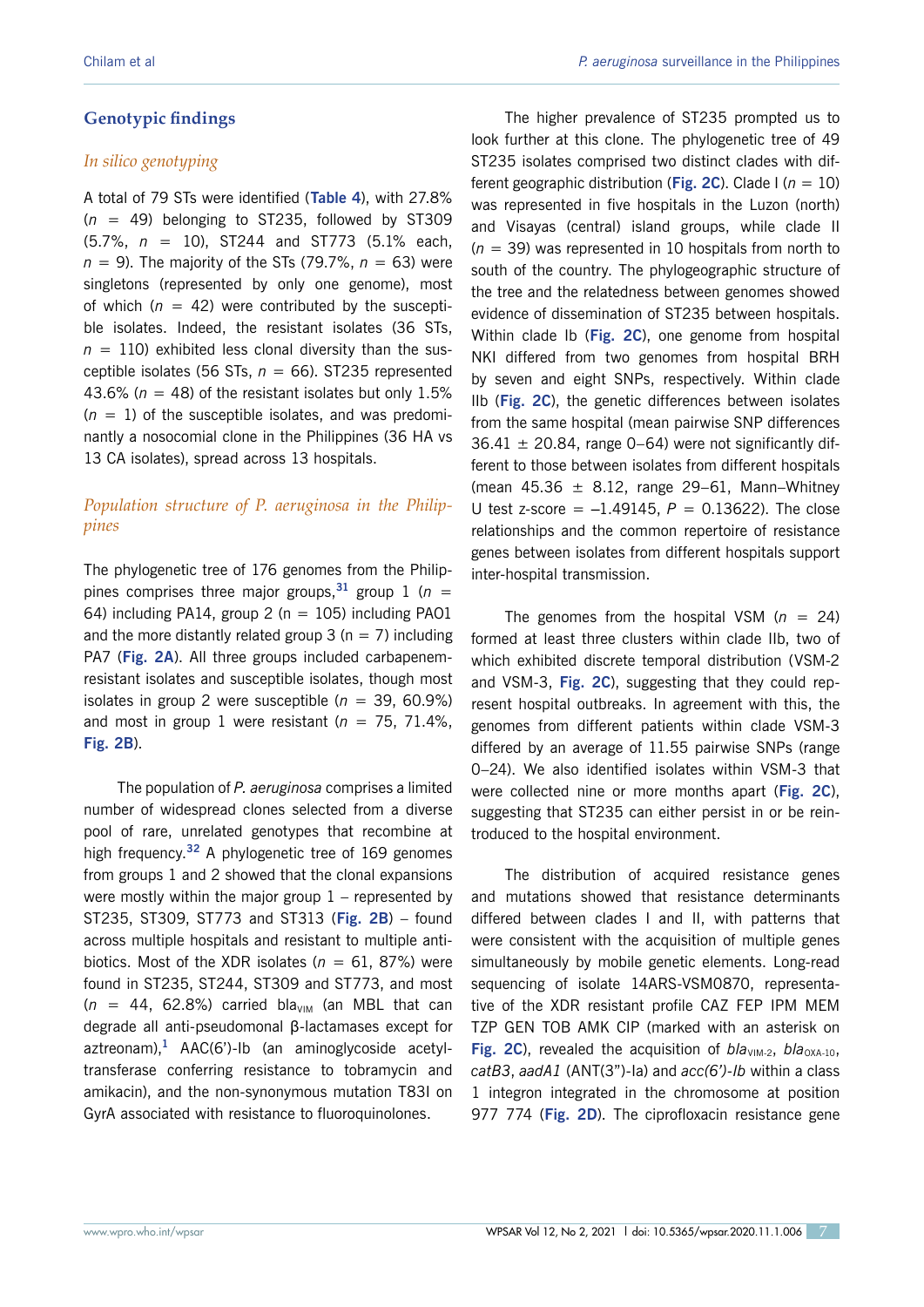

Fig. 2A. Phylogenetic tree of 176 isolates from the Philippines and eight reference genomes, inferred with RAxML from an alignment of 396 194 core SNP sites. The reference genomes are indicated by grey nodes.

Fig. 2B. Phylogenetic tree of 169 isolates from groups 1 and 2 inferred with RAxML from an alignment of 305 220 SNP sites obtained after mapping the genomes to the complete genome of strain LESB58 and masking mobile genetic elements from the alignment. The tree leaves are coloured by sentinel site and indicated on the map (left panels, top: Philippines, bottom: detail of the National Capital Region). Tree rings indi-<br>cate (from inner to outer) the distribution of the carbapenem-resistant pr

Fig. 2C. Phylogenetic tree of 49 ST235 genomes inferred from an alignment of 1066 SNP sites obtained after mapping the genomes to the complete genome of strain NCGM2-S1 (ST235) and masking mobile genetic elements and recombination regions. The tree leaves are coloured by sentinel site as indicated on the map from Fig. 2B. The tree blocks represent the distribution of the carbapenem-resistant profiles and of acquired resistance genes and mutations. The representative isolate sequenced with long reads is shown with an asterisk. The full data are available at https://microreact.org/project/ARSP\_PAE\_ST235\_2013–14. The scale bars represent the number of SNPs per variable site.

Fig. 2D. Resistance genes acquired en bloc within a class 1 integron in *P. aeruginosa* strain 14ARS-VSM0870. Arrows indicate genes conferring resistance to β-lactamases (orange), aminoglycosides (yellow), chloramphenicol (green) and sulphonamides (blue), or related to DNA mobilization/integration (grey). 3'CS and 5'CS: conserved segments.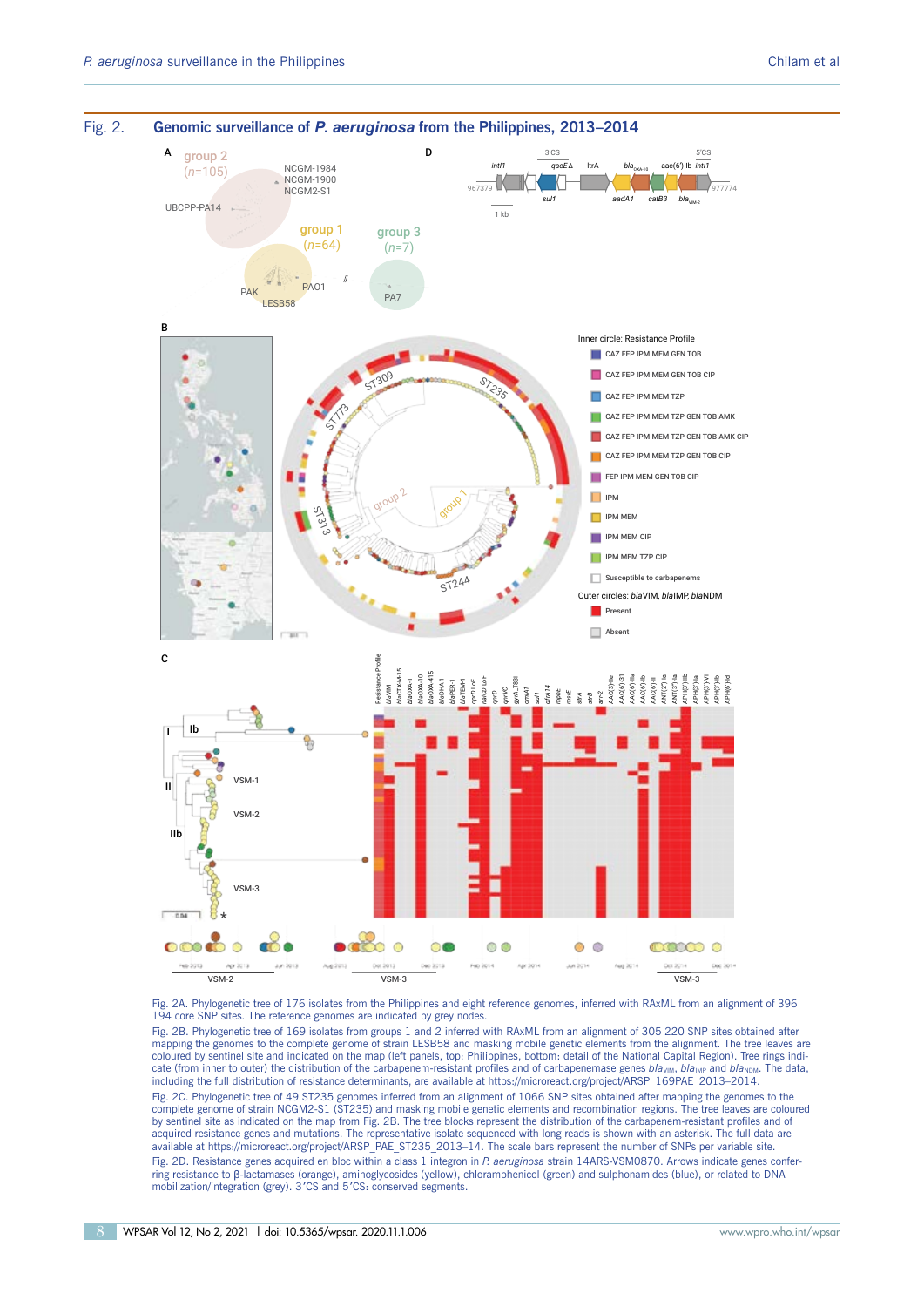*qnrVC* and the rifampin-resistance gene *arr-2* were located on a different class 1 integron elsewhere in the genome.

#### *P. aeruginosa from the Philippines in the global context*

We placed the genomes from our retrospective collection in the global context of 904 contemporary *P. aeruginosa* public genomes. This collection of public genomes represented 17 countries and 178 STs, with more than 60% of the genomes being from Europe (*n* = 373) and the United States of America (USA) (*n* = 205). The Philippine genomes were found throughout the tree, indicating that the *P. aeruginosa* population captured in our survey largely represents the global diversity of this pathogen. Notably absent were the epidemic clones ST111 and ST175 (**Fig. 3A**), which, together with ST235, are responsible for MDR and XDR nosocomial infections worldwide.

A more detailed tree of 96 ST235 genomes of global distribution showed three major clades: clade 1 was represented by isolates from Japan, the Philippines, Poland and Thailand (*n* = 2); clade 2 showed the broadest geographic distribution across four continents and also included isolates from this study ( $n = 3$ ); clade 3 comprised exclusively isolates from the Philippines  $(n = 44,$  Fig. 3B), which raises the possibility that this lineage of ST235 is characteristic to the Philippines; however, introductions from the other globally dispersed lineages may also occur, as shown in clades 1 and 2.

# **DISCUSSION**

In this study, we combined WGS and laboratory-based surveillance to characterize susceptible and resistant *P. aeruginosa* circulating in the Philippines in 2013 and 2014, with a particular emphasis on resistance to carbapenems, which increased in the years preceding this survey. Drug-resistant *P. aeruginosa* infections are difficult to treat, resulting in poor patient outcomes. In a tertiary hospital in Manila, severity of illness and mortality rates were significantly higher among patients infected with drug-resistant *P. aeruginosa* than among those infected with susceptible isolates, while median duration of hospital stay was significantly longer.**<sup>33</sup>**

*P. aeruginosa* strains exhibit a complex interplay between resistance mechanisms, both intrinsic and acquired.**<sup>34</sup>** The current gaps in understanding of some of these mechanisms were reflected in the variable concordance between phenotypic and genotypic resistance for the different antibiotics, even for those antibiotics belonging to the same class (aminoglycosides). Our characterization of the carbapenem resistance showed a combination of diverse known mechanisms, from inhibition of antibiotic influx into the cell, to upregulation of antibiotic efflux out of the cell and carbapenemase enzymes. The concordance between phenotypic and genotypic predictions of AMR was high for the carbapenems, but it required a degree of curation of results that is not practical within public health settings.

There are clear limitations in the genomic predictions of AMR for *P. aeruginosa*. First, publicly available, curated databases are not comprehensive of all the known mechanisms. We found no mutations leading to upregulation of the chromosomal cephalosporinase AmpC (*bla<sub>PAO</sub>*), but an exhaustive search would require additional analyses. Second, the regulatory pathways of some mechanisms are not fully understood, such as those that regulate AmpC.**34,35** Third, extensive manual curation of some of the predictions is needed to ensure accuracy, for example of the loss-of-function mutations in the *oprD* gene.

The most prevalent clone in our data set was ST235 (27.8% of the isolates,  $n = 49$ ), found throughout the Philippines. ST235 is a well-characterized international epidemic clone causing drug-resistant nosocomial outbreaks.<sup>32</sup> Isolates carrying *bla*<sub>VIM-2</sub> and belonging to ST235 were reported from Malaysia, the Republic of Korea and Thailand.**<sup>13</sup>** Using WGS, we showed evidence of potential localized hospital outbreaks of ST235, as well as of persistence or reintroduction of this clone within one hospital. The number of SNP differences between genomes of isolates from different patients (0–24) were consistent with those reported for a persistent outbreak of *P. aeruginosa* in a hospital in the United Kingdom of Great Britain and Northern Ireland.**<sup>36</sup>** We also showed evidence of transfer of ST235 between hospitals, with isolates from different hospitals separated by as few as seven SNPs. Patient transfer between hospitals is not common in the Philippines, but the sampling for this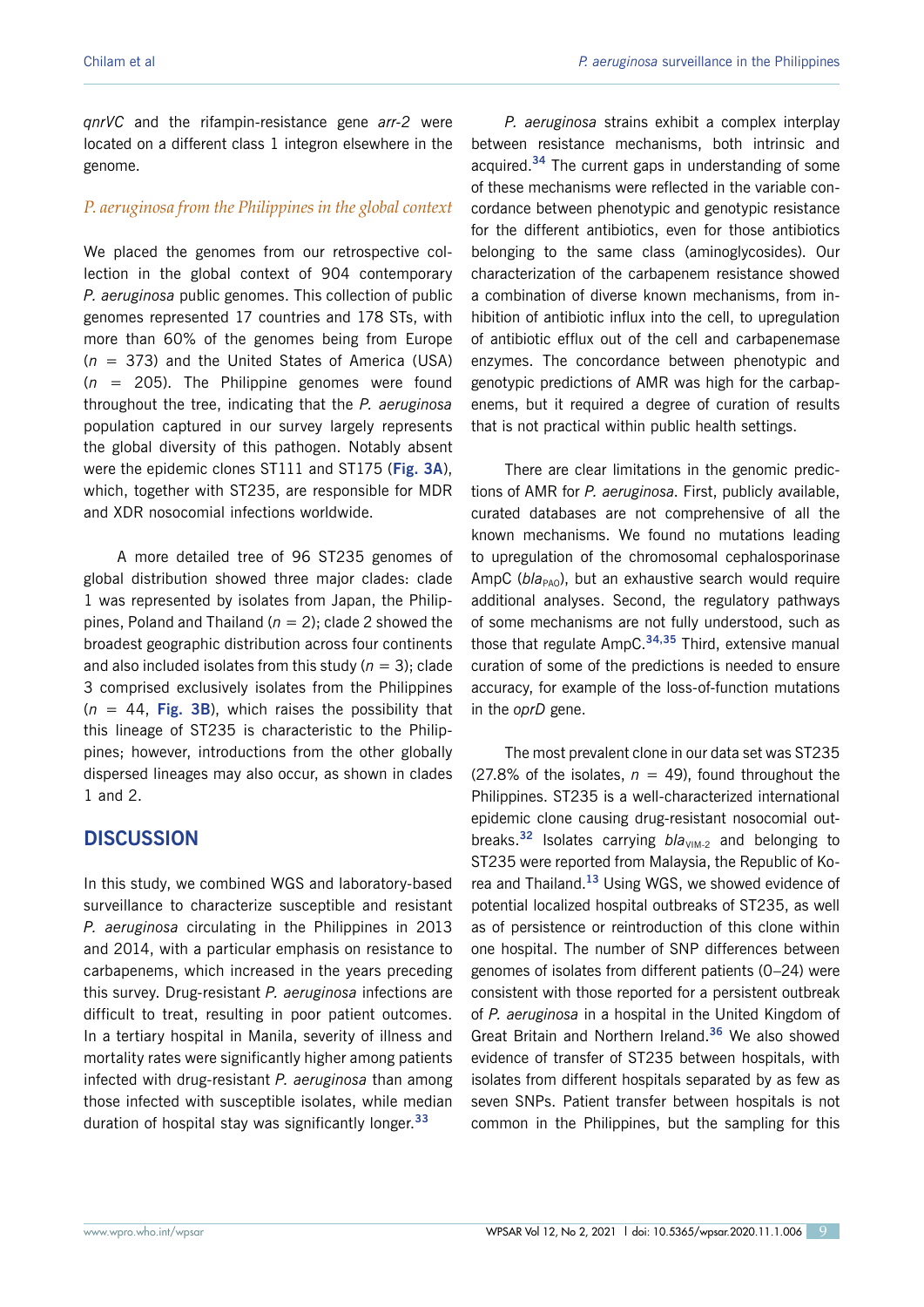

Fig. 3. *P. aeruginosa* **from the Philippines in the global context**

Fig. 3A. Phylogenetic tree of 904 *P. aeruginosa is*olates from the Philippines (n = 176, this study) and from 57 other countries inferred from 549 126 SNP<br>positions. The yellow tree nodes indicate the genomes from this st brown if they are not. The data are available at [https://microreact.org/project/ARSP\\_PAE\\_GLOBAL.](https://microreact.org/project/ARSP_PAE_GLOBAL)

Fig. 3B. Phylogenetic tree of 96 ST235 isolates inferred from an alignment of 1993 SNP positions. The tree leaves are coloured by country as indicated on the<br>map. The tree is annotated with the distribution of *bla<sub>vim</sub>* a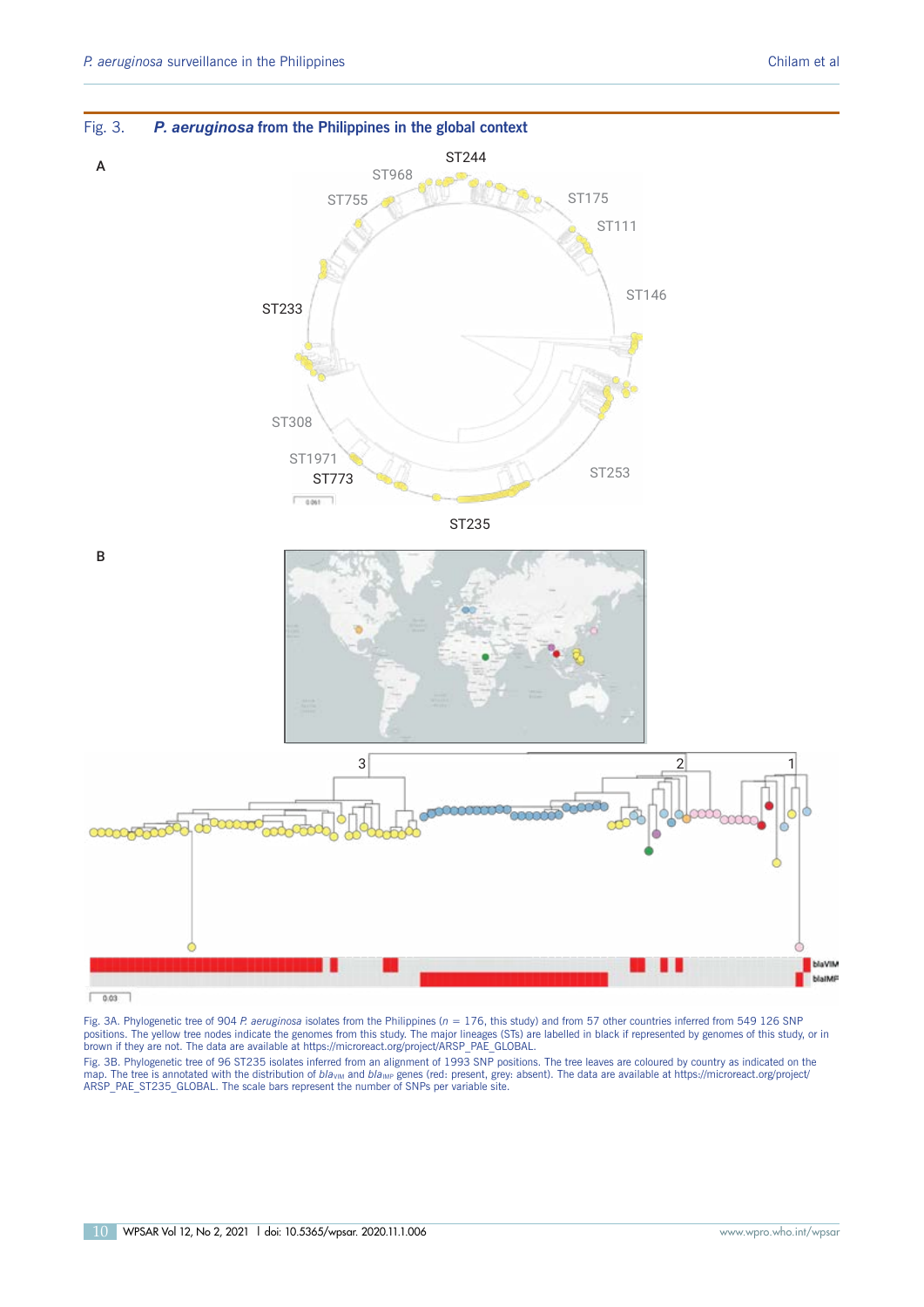| Table 3.<br><b>ARSRL</b><br><b>Antibiotic class</b> | <b>Antibiotic</b> | <b>Isolates</b> | <b>Resistant</b><br>isolates | False          | False          | Concordance (%) | Comparison of genomic predictions of antibiotic resistance with laboratory susceptibility testing at the<br><b>Acquired resistance</b>                                                                                                   |
|-----------------------------------------------------|-------------------|-----------------|------------------------------|----------------|----------------|-----------------|------------------------------------------------------------------------------------------------------------------------------------------------------------------------------------------------------------------------------------------|
|                                                     |                   | tested          | (AST)                        | positive       | negative       |                 | mechanisms                                                                                                                                                                                                                               |
| Carbapenem                                          | Imipenem          | 176             | 100                          | 1              | $\overline{4}$ | 97.16           | $blavIM-2, blavIM-6, blavDM-1,$                                                                                                                                                                                                          |
|                                                     | Meropenem         | 176             | 99                           | $\overline{2}$ | 4              | 96.59           | $bla_{IMP-26}$ , OprD loss-of-func-<br>tion (oprD interrupted, frag-<br>mented, or missing, presence<br>of premature STOP, START<br>codon missing), NaIC/D loss-<br>of-function (nalC missing,<br>NalC G71E, S209R, A186T,<br>NaID_S32N) |
| Aminoglycoside                                      | Gentamicin        | 176             | 77                           | $\Omega$       | 34             | 80.68           | $AAC(3)$ -Ile, $AAC(6')$ -31,<br>AAC(6')-Ila, ANT(2")-la                                                                                                                                                                                 |
|                                                     | Tobramycin        | 176             | 78                           | $\overline{2}$ | 3              | 97.16           | $AAC(3)$ -Ile, $AAC(6')$ -31,<br>$AAC(6')$ -lb, $AAC(6')$ -lb-cr,<br>AAC(6')-IIa, ANT(2")-Ia                                                                                                                                             |
|                                                     | Amikacin          | 176             | 61                           | 14             | $\overline{4}$ | 89.77           | AAC(6')-31, AAC(6')-Ib,<br>$AAC(6')-IIa, APH(3')-VI$                                                                                                                                                                                     |
| Fluoroquinolone                                     | Ciprofloxacin     | 176             | 82                           | 5              | 12             | 93.75           | gnrD, gnrVC, AAC(6')-Ib-cr,<br>GyrA D87N, D87Y, T83I,<br>GyrB E468D, S466F,<br>ParC_S87L                                                                                                                                                 |

# **ARSRL**

AST: antimicrobial susceptibility testing.

role of the community, animals or the environment in<br>the spread of this clone. the spread of this clone. study only allows us to hypothesize about a possible

It was previously proposed that ST235 emerged in Europe around 1984, coinciding with the introduction of fluoroquinolones, and then disseminated to other regions via two independent lineages, acquiring resistance determinants to aminoglycosides and B-lactams locally.<sup>14</sup> Simultaneous acquisition of resistance to ance determinants to aminoglycosides and β-lactams<br>locally.<sup>14</sup> Simultaneous acquisition of resistance to<br>multiple antibiotics via integrons, transposons and P. aeruginosa,<sup>36</sup> and is apparent in the distribution of resistance genes in our genomes. We have shown an example of a class 1 integron carrying six resistance P. aeruginosa,  $36$  and is apparent in the distribution of resistance genes in our genomes. We have shown an example of a class 1 integron carrying six resistance genes in the genetic background of ST235. While this integron shared some features with others previously integron shared some features with others previously<br>described in *P. aeruginosa*,<sup>13,32</sup> such as the 5' and 3<sup>'</sup> conserved segments,<sup>37</sup> the gene composition and synteny was different, supporting the hypothesis of local acquisition of resistance. It was previously proposed that ST235 emerged in Europe around 1984, coinciding with the introduction fluoroquinolones, and then disseminated to other regions via two independent lineages, acquiring resistintegrative conjugative elements is well described in described in *P. aeruginosa*,<sup>13,32</sup> such as the 5' and 3' conserved segments,<sup>37</sup> the gene composition and synteny was different, supporting the hypothesis of local acquisition of resistance.

Country-specific ST235 lineages have been reported previously, <sup>11,14</sup> confirming that country-wide Country-specific ST235 lineages have been reported previously,**11,14** confirming that country-wide clonal expansions may occur in the context of the global showed VIM-2-positive ST235 spreading throughout Belarus, Kazakhstan and the Russian Federation, albeit without the resolution of whole genome data.<sup>38</sup> The contextualization of our genomes with international ST235 genomes showed a distinct cluster of Philippine genomes with limited genetic variability, suggesting the clonal expansion and geographic dissemination of this lineage across the Philippines. Alternatively, this could ern Pacific Region in the collection of global genomes, highlighting the need for public genome data with more ern Pacific Region in the collection of global genomes,<br>highlighting the need for public genome data with more<br>even geographical coverage. Our retrospective survey contributed to bridging this gap by making raw sequence<br>data available on public archives. data available on public archives. circulation of this clone. A previous longitudinal study Belarus, Kazakhstan and the Russian Federation, albeit<br>without the resolution of whole genome data.<sup>38</sup> The<br>contextualization of our genomes with international<br>ST235 genomes showed a distinct cluster of Philippine<br>genomes be explained by the limited representation of the West-

In conclusion, our detailed description of the epidemiology and resistance mechanisms of ST235 in the Philippines suggests that the burden of XDR  $P$ . aeruginosa infections in the Philippines may be largely driven by a local lineage of the international epidemic clone ST235. A recent study in a hospital in Jakarta, Indonesia analysed the population composition of  $P$ . aeruginosa before and after a multifaceted infection conepidemiology and resistance mechanisms of ST235<br>in the Philippines suggests that the burden of XDR *P.*<br>aeruginosa infections in the Philippines may be largely<br>driven by a local lineage of the international epidemic<br>clone trol intervention, with the relative abundance of ST235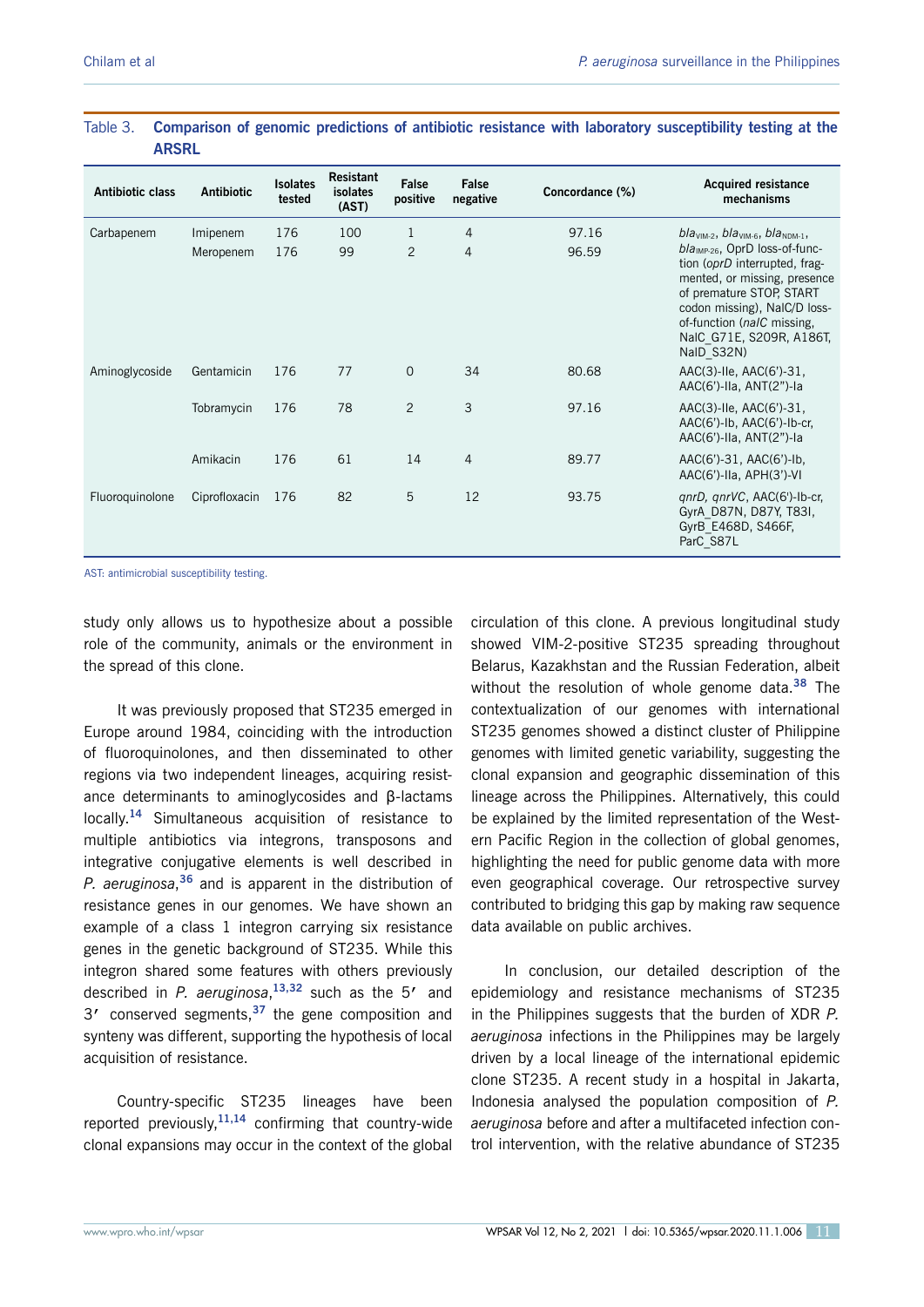# Table 4. Distribution of isolates, sequence types (STs), resistance profiles and acquired resistance mechanisms **across the 17 sentinel sites<sup>a</sup>**

Table 4. **Distribution of isolates, sequence types (STs), resistance profiles and acquired resistance mechanisms** 

**across the 17 sentinel sites. Only genes and mutations associated with the antibiotic classes tested are** 

| Laboratory | No. of<br>Isolates | No. of<br><b>STs</b> | Prevalent<br>ST (no. of<br>isolates)         | <b>Resistance profiles</b>                                                                           | <b>Acquired resistance determinants</b>                                                                                                                                                                                                                                                   |
|------------|--------------------|----------------------|----------------------------------------------|------------------------------------------------------------------------------------------------------|-------------------------------------------------------------------------------------------------------------------------------------------------------------------------------------------------------------------------------------------------------------------------------------------|
| <b>BGH</b> | 6                  | 5                    | 309(2)                                       | Susceptible (2)<br>CAZ FEP IPM MEM TZP GEN TOB CIP (2)                                               | NaIC/D LOF (2)<br>IMP-26, AAC(6')-Ib, QnrVC1, OprD LOF, NaIC/D LOF (1)<br>VIM-2, AAC(6')-Ib4, ANT(3")-Ia, GyrA.D87Y, OprD LOF,<br>NaIC/D LOF (1)                                                                                                                                          |
|            |                    |                      |                                              | CAZ FEP IPM MEM TZP GEN TOB AMK CIP<br>(1)                                                           | VIM-2, AAC(6')-Ib4, ANT(3")-Ia, QnrVC1, GyrA.T83I,<br>OprD LOF, NaIC/D LOF (1)<br>OprD LOF, NaIC/D LOF (1)                                                                                                                                                                                |
|            |                    |                      |                                              | IPM MEM (1)                                                                                          |                                                                                                                                                                                                                                                                                           |
| <b>BRH</b> | 5                  | 3                    | 235(2)                                       | CAZ FEP IPM MEM TZP GEN TOB AMK CIP<br>(3)<br>Susceptible (2)                                        | AAC(6')-31, AAC(6')-II, ANT(3")-Ia, APH(3')-VI, GyrA.<br>T83I, ParC.S87L, OprD LOF, NaIC/D LOF (2)<br>VIM-2, AAC(6')-Ib4, APH(3')-Ia, QnrVC1, NaIC/D LOF (1)<br>NaIC/D LOF (2)                                                                                                            |
| <b>CMC</b> | $\mathbf{1}$       | $\mathbf{1}$         | 1121                                         | CAZ FEP IPM MEM TZP GEN TOB AMK CIP<br>(1)                                                           | ANT(2")-la, ANT(3")-la, QnrVC1, NaIC/D LOF (1)                                                                                                                                                                                                                                            |
| <b>CVM</b> | 5                  | 3                    | 235(3)                                       | CAZ FEP IPM MEM TZP GEN TOB AMK CIP<br>(2)<br>Susceptible (2)<br>CAZ FEP IPM MEM TZP GEN TOB CIP (1) | VIM-2, AAC(6')-Ib4, ANT(2")-Ia, ANT(3")-Ia, GyrA.T83I,<br>ParC.S87L, OprD LOF, NaIC/D LOF (2)<br>NaIC/D LOF (2)<br>VIM-2, AAC(6')-Ib4, ANT(2")-Ia, ANT(3")-Ia, GyrA.T83I,<br>ParC.S87L, OprD LOF, NaIC/D LOF (1)                                                                          |
|            | $\overline{7}$     | $\overline{7}$       |                                              |                                                                                                      |                                                                                                                                                                                                                                                                                           |
| <b>DMC</b> |                    |                      | 9, 463,<br>381, 244,<br>639, 303,<br>357 (1) | Susceptible (3)<br>CAZ FEP IPM MEM TZP GEN TOB AMK CIP<br>(2)                                        | NaIC/D LOF (2)<br>None $(1)$<br>ANT(2")-la, ANT(3")-la, APH(3')-VI, QnrVC1, gyrB.<br>S466F, OprD LOF, NaIC/D LOF (1)<br>IMP-26, AAC(6')-Ib4, ANT(2")-Ia, ANT(3")-Ia,<br>QnrVC1, OprD LOF, NaIC/D LOF (1)                                                                                  |
|            |                    |                      |                                              | IPM MEM (2)                                                                                          | OprD LOF, NaIC/D LOF (2)                                                                                                                                                                                                                                                                  |
| <b>EVR</b> | 4                  | $\overline{4}$       | $1966 -$ ,<br>1978, 235,                     | Susceptible (2)<br>CIP(1)                                                                            | NaIC/D LOF (2)<br>NaIC/D LOF (1)                                                                                                                                                                                                                                                          |
|            |                    |                      | 1823(1)                                      | CAZ FEP IPM MEM TZP GEN TOB CIP (1)                                                                  | VIM-2, AAC(6')-Ib4, APH(3')-Ia, NaIC/D LOF (1)                                                                                                                                                                                                                                            |
| <b>FEU</b> | 4                  | $\overline{c}$       | 235(3)                                       | CAZ FEP IPM MEM TZP GEN TOB AMK CIP<br>(2)<br>IPM MEM CIP (1)<br>Susceptible (1)                     | VIM-2, AAC(6')-Ib4, ANT(3")-Ia, GyrA.T83I, ParC.S87L,<br>OprD LOF, NaIC/D LOF (2)<br>GyrA.T83I, ParC.S87L, OprD LOF, NaIC/D LOF (1)<br>NaIC/D LOF (1)                                                                                                                                     |
| <b>GMH</b> | 8                  | 3                    | 313(4)                                       | CAZ FEP IPM MEM TZP GEN TOB AMK (4)<br>CAZ FEP IPM MEM TZP GEN TOB AMK CIP<br>(4)                    | VIM-2, AAC(6')-Ib4, NaIC/D LOF (4)<br>VIM-2, AAC(6')-Ib4, ANT(2")-Ia, ANT(3")-Ia, GyrA.T83I,<br>ParC.S87L, OprD LOF, NaIC/D LOF (2)<br>VIM-2, AAC(6')-Ib4, ANT(2")-Ia, ANT(3")-Ia, GyrA.T83I,<br>ParC.S87L, NaIC/D LOF (1)<br>VIM-6, AAC(6')-Ib4, GyrA.T83I, ParC.S87L, NaIC/D LOF<br>(1) |
| <b>JLM</b> | $\overline{7}$     | $\overline{7}$       | 244, 1 597,                                  | Susceptible (6)                                                                                      | NaIC/D LOF (5)                                                                                                                                                                                                                                                                            |
|            |                    |                      | 381, 261, 2<br>330, 309,<br>316(1)           | FEP TZP TOB CIP (1)                                                                                  | None $(1)$<br>AAC(6')-Ib-cr, GyrA.T83I, ParC.S87L, NaIC/D LOF (1)                                                                                                                                                                                                                         |
| MAR        | 24                 | 20                   | 357(3)                                       | Susceptible (14)<br>IPM MEM (6)                                                                      | NaIC/D LOF (14)<br>OprD LOF, NaIC/D LOF (4)<br>AAC(6')-Ib, OprD LOF, NaIC/D LOF (1)                                                                                                                                                                                                       |
|            |                    |                      |                                              | CAZ FEP IPM MEM TZP (2)<br>CAZ FEP IPM MEM TZP GEN TOB CIP (1)                                       | gyrB.E468D, OprD LOF, NaIC/D LOF (1)<br>OprD LOF. NaIC/D LOF (2)<br>ANT(2")-la, ANT(3")-la, GyrA.T83I, ParC.S87L, NaIC/D<br>LOF(1)                                                                                                                                                        |
|            |                    |                      |                                              | GEN TOB CIP (1)                                                                                      | QnrVC1, NaIC/D LOF (1)                                                                                                                                                                                                                                                                    |
| <b>MMH</b> | 8                  | 5                    | $272 - (3)$                                  | CAZ FEP IPM MEM TZP GEN TOB AMK CIP<br>(2)                                                           | VIM-2, AAC(3)-IIe, APH(3')-Ia, APH(3')-VI, OprD LOF,<br>NaIC/D LOF (2)                                                                                                                                                                                                                    |
|            |                    |                      |                                              | CAZ FEP IPM MEM GEN TOB (1)                                                                          | IMP-26, AAC(6')-Ib4, APH(3')-Ia, APH(3')-VI, NaIC/D<br>LOF(1)                                                                                                                                                                                                                             |
|            |                    |                      |                                              | CAZ FEP IPM MEM GEN TOB CIP (1)<br>CAZ FEP IPM MEM TZP (1)                                           | IMP-26, AAC(6')-Ib4, APH(3')-Ia, APH(3')-VI, NaIC/D<br>LOF(1)<br>NDM-1, ANT(3")-la, APH(3')-VI, OprD LOF, NaIC/D LOF                                                                                                                                                                      |
|            |                    |                      |                                              | CAZ FEP IPM MEM TZP GEN TOB AMK (1)                                                                  | (1)<br>VIM-2, AAC(3)-lie, APH(3')-la, APH(3')-VI, NaIC/D LOF                                                                                                                                                                                                                              |
|            |                    |                      |                                              | CAZ FEP IPM MEM TZP GEN TOB CIP (1)                                                                  | (1)<br>AAC(3)-IIe, AAC(6')-Ib4, ANT(3")-Ia, APH(3')-Ia, GyrA.                                                                                                                                                                                                                             |
|            |                    |                      |                                              | IPM MEM TZP CIP (1)                                                                                  | T83I, ParC.S87L, OprD LOF, NaIC/D LOF (1)<br>gyrB.E468D, OprD LOF, NaIC/D LOF (1)                                                                                                                                                                                                         |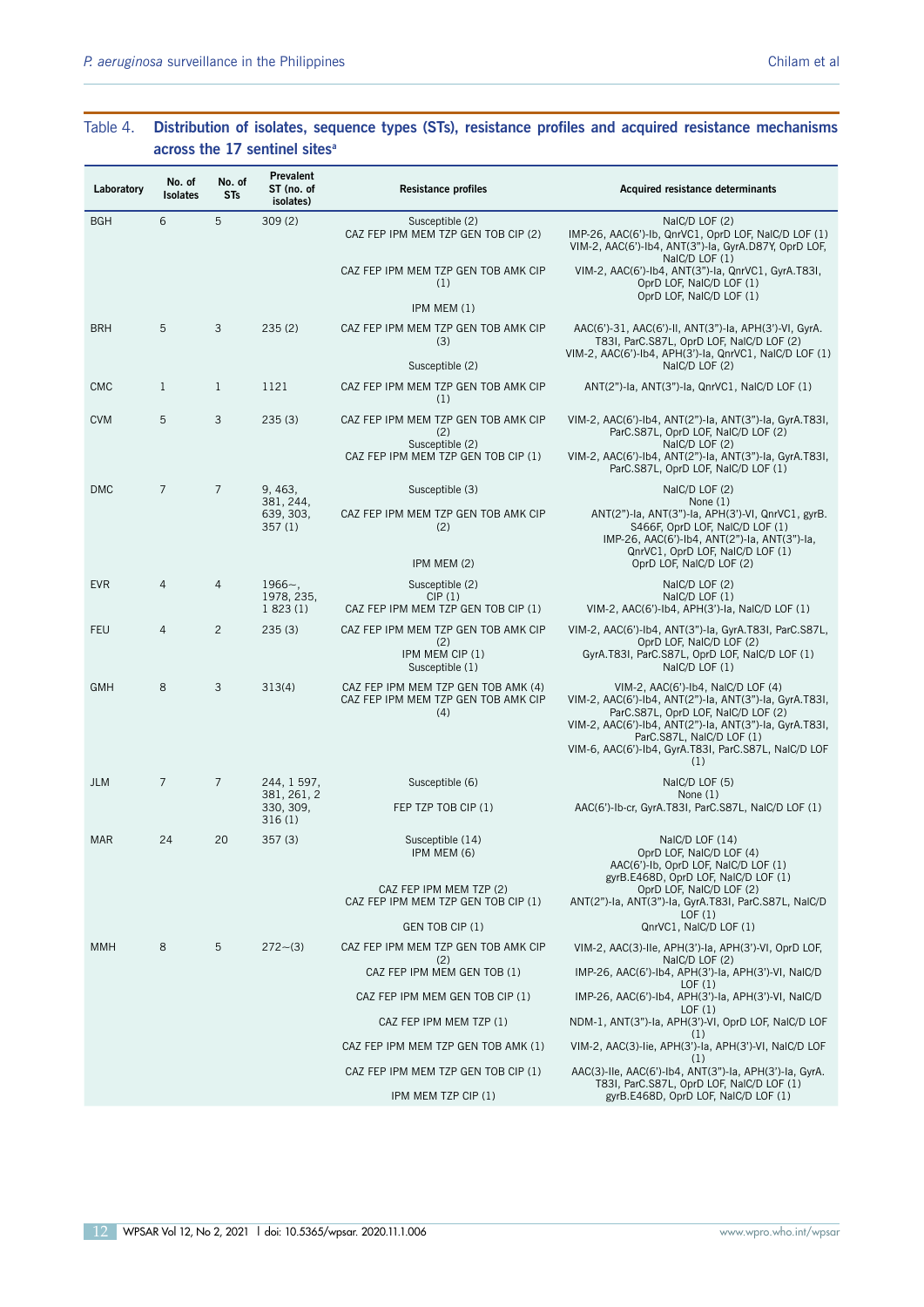| Laboratory | No. of<br>Isolates | No. of<br><b>STs</b> | Prevalent<br>ST (no. of<br>isolates) | <b>Resistance profiles</b>                                                       | Acquired resistance determinants                                                                                                                                                                                                                                                                                                                                                                                                                                                                                                                               |
|------------|--------------------|----------------------|--------------------------------------|----------------------------------------------------------------------------------|----------------------------------------------------------------------------------------------------------------------------------------------------------------------------------------------------------------------------------------------------------------------------------------------------------------------------------------------------------------------------------------------------------------------------------------------------------------------------------------------------------------------------------------------------------------|
| <b>NKI</b> | 26                 | 21                   | 235(5)                               | Susceptible (15)                                                                 | NaIC/D LOF (14)                                                                                                                                                                                                                                                                                                                                                                                                                                                                                                                                                |
|            |                    |                      |                                      | CAZ FEP IPM MEM TZP GEN TOB AMK CIP<br>(3)                                       | None $(1)$<br>AAC(6')-31, AAC(6')-II, ANT(3")-Ia, APH(3')-VI, GyrA.<br>T83I, ParC.S87L, OprD LOF, NaIC/D LOF (1)<br>VIM-2, AAC(6')-Ib4, ANT(2")-Ia, ANT(3")-Ia, GyrA.T83I,<br>VIM-2, AAC(6')-Ib4, ANT(3")-Ia, QnrVC1, NaIC/D LOF (1)                                                                                                                                                                                                                                                                                                                           |
|            |                    |                      |                                      | CIP(3)                                                                           | GyrA.D87N, OprD LOF, NaIC/D LOF (1)<br>NaIC/D LOF (1)<br>QnrVC1, NaIC/D LOF (1)<br>GyrA.T83I, ParC.S87L, NaIC/D LOF (1)                                                                                                                                                                                                                                                                                                                                                                                                                                        |
|            |                    |                      |                                      | CAZ FEP GEN TOB AMK CIP (1)<br>CAZ FEP TZP (1)<br>FEP IPM MEM GEN TOB CIP (1)    | NaIC/D LOF (1)<br>ANT(2")-la, ANT(3")-la, GyrA.T83I, ParC.S87L, OprD<br>LOF, NaIC/D LOF (1)<br>OprD LOF, NaIC/D LOF (1)                                                                                                                                                                                                                                                                                                                                                                                                                                        |
|            |                    |                      |                                      | IPM(1)<br>IPM MEM (1)                                                            | ANT(3")-la, OprD LOF, NaIC/D LOF (1)                                                                                                                                                                                                                                                                                                                                                                                                                                                                                                                           |
| <b>NMC</b> | 11                 | 6                    | 244(6)                               | CAZ FEP IPM MEM TZP GEN TOB AMK CIP<br>(6)                                       | VIM-2, AAC(6')-Ib4, ANT(3")-Ia, GyrA.T83I, ParC.S87L,<br>OprD LOF, NaIC/D LOF (4)<br>AAC(6')-lia, ANT(2")-la, ANT(3")-la, GyrA.T83I, ParC.<br>S87L, OprD LOF, NaIC/D LOF (1)<br>VIM-2, AAC(6')-Ib4, QnrVC1, GyrA.T83I, ParC.S87L,<br>OprD LOF, NaIC/D LOF (1)                                                                                                                                                                                                                                                                                                  |
|            |                    |                      |                                      | Susceptible (5)                                                                  | NaIC/D LOF (4)<br>None $(1)$                                                                                                                                                                                                                                                                                                                                                                                                                                                                                                                                   |
| <b>RMC</b> | $\overline{c}$     | $\overline{2}$       | 1632, 235<br>(1)                     | CIP(1)<br>Susceptible (1)                                                        | GyrA.T83I, ParC.S87L, NaIC/D LOF (1)<br>NaIC/D LOF (1)                                                                                                                                                                                                                                                                                                                                                                                                                                                                                                         |
| <b>SLH</b> | $\mathbf{1}$       | $\mathbf{1}$         | 235                                  | CAZ FEP IPM MEM TZP GEN TOB CIP (1)                                              | AAC(6')-Ib4, ANT(3")-Ia, APH(3')-Ia, GyrA.T83I, ParC.<br>S87L, OprD LOF, NaIC/D LOF (1)                                                                                                                                                                                                                                                                                                                                                                                                                                                                        |
| STU        | 9                  | 6                    | 309(3)                               | CAZ FEP IPM MEM TZP GEN TOB AMK CIP<br>(3)<br>IPM MEM (3)                        | VIM-2, AAC(6')-Ib4, ANT(3")-Ia, QnrVC1, GyrA.T83I,<br>OprD LOF, NaIC/D LOF (3)<br>OprD LOF, NaIC/D LOF (2)<br>NaIC/D LOF (1)                                                                                                                                                                                                                                                                                                                                                                                                                                   |
|            |                    |                      |                                      | CAZ FEP IPM MEM TZP GEN TOB CIP (2)                                              | VIM-2, AAC(6')-Ib4, ANT(2")-Ia, ANT(3")-Ia, GyrA.T83I,<br>ParC.S87L, NaIC/D LOF (1)<br>VIM-2, AAC(6')-Ib4, ANT(2")-Ia, ANT(3")-Ia, GyrA.T83I,                                                                                                                                                                                                                                                                                                                                                                                                                  |
|            |                    |                      |                                      | Susceptible (1)                                                                  | ParC.S87L, OprD LOF, NaIC/D LOF (1)<br>None $(1)$                                                                                                                                                                                                                                                                                                                                                                                                                                                                                                              |
| <b>VSM</b> | 48                 | 16                   | 235 (24)                             | CAZ FEP IPM MEM TZP GEN TOB AMK CIP<br>(30)                                      | VIM-2, AAC(6')-Ib4, ANT(2")-Ia, ANT(3")-Ia, GyrA.T83I,<br>ParC.S87L, OprD LOF, NaIC/D LOF (9)<br>VIM-2, AAC(6')-Ib4, ANT(2")-Ia, ANT(3")-Ia, QnrVC1,<br>GyrA.T83I, ParC.S87L, OprD LOF, NaIC/D LOF (8)<br>VIM-2, AAC(6')-Ib4, ANT(2")-Ia, ANT(3")-Ia, QnrVC1,<br>GyrA.T83I, ParC.S87L, NaIC/D LOF (3)<br>VIM-2, AAC(6')-Ib4, APH(3')-Ia, QnrVC1, NaIC/D LOF (3)<br>VIM-2, AAC(6')-Ib4, OprD LOF, NaIC/D LOF (3)<br>VIM-2, AAC(6')-Ib4, ANT(2")-Ia, ANT(3")-Ia, GyrA.T83I,<br>ParC.S87L, NaIC/D LOF (2)<br>VIM-2, AAC(6')-Ib4, QnrVC1, OprD LOF, NaIC/D LOF (1) |
|            |                    |                      |                                      | Susceptible (12)<br>IPM MEM (3)<br>CAZ FEP IPM MEM TZP GEN TOB CIP (2)<br>CAZ(1) | gyrB.S466F, OprD LOF, NaIC/D LOF (1)<br>NaIC/D LOF (12)<br>OprD LOF, NaIC/D LOF (3)<br>VIM-2, AAC(6')-Ib4, ANT(2")-Ia, ANT(3")-Ia, QnrVC1,<br>GyrA.T83I, ParC.S87L, NaIC/D LOF (1)<br>ANT(3")-la, GyrA.T83I, ParC.S87L, NaIC/D LOF (1)<br>ANT(3")-la, NaIC/D LOF                                                                                                                                                                                                                                                                                               |

a Only genes and mutations associated with the antibiotic classes tested are shown (β-lactamases, aminoglycosides, and fluoroquinolones). The full complement can be found in https://microreact.org/project/ARSP\_176PAE\_2013–2014.

LOF: loss-of-function.

almost halved in the 10 months post-intervention.<sup>39</sup> This highlights the importance of hospital infection control high-risk clone. The state of the state between  $\mathcal{L}$ reported previously,**11,14** confirming that country-wide and of preventive measures to contain the spread of this

## $Acknowledgements$ circulation of this clone. A previous longitudinal study of this clone. A previous longitudinal study of the study of the study of the study of the study of the study of the study of the study of the study of the study of

showed VIM-2 positive ST235 spreading throughout None.

## genomes showed a distinct cluster of Philippine genomes *Funding* (**Fig. 3B**) with limited genetic variability (**Fig. 2C**), sug-

This work was supported by a Newton Fund award from the Medical Research Council (United Kingdom) MR/N019296/1 and the Philippine Council for Health Research and Development. Additional support was provided by the National Institute for Health Research .<br>(Hnitod Kingdom) Clobal Hoalth Research Hnit on. survey contributed to bridging this gap by making raw (United Kingdom) Global Health Research Unit on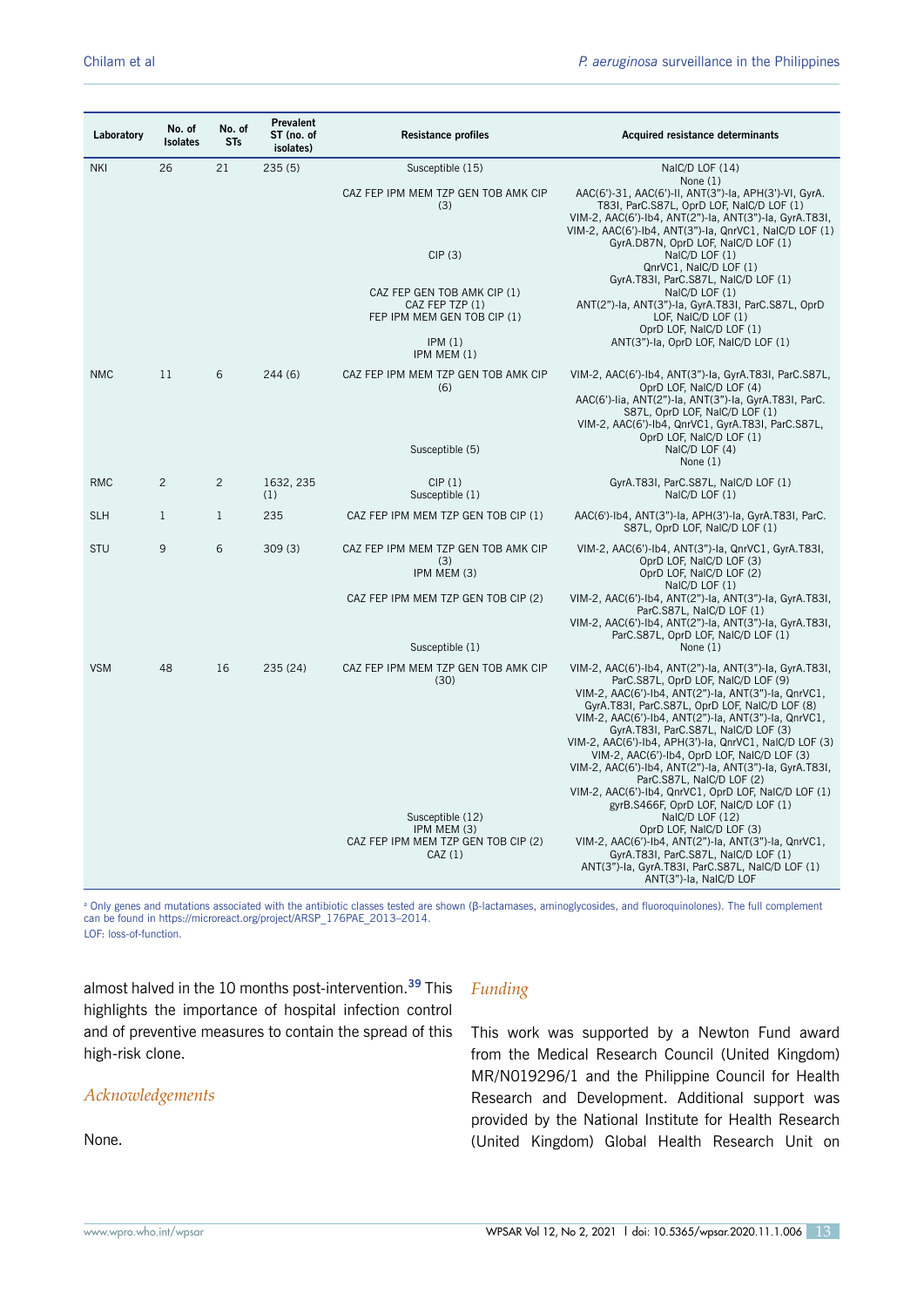Genomic Surveillance of AMR (16/136/111) and by a research grant U01CA207167 from the National Institutes of Health (USA).

## *Conflicts of Interest*

The authors declare no conflicts of interest.

#### **References**

- 1. Rossolini GM, Mantengoli E. Treatment and control of severe infections caused by multiresistant Pseudomonas aeruginosa. Clin Microbiol Infect. 2005 Jul;11 Suppl 4:17–32. doi:10.1111/j.1469– 0691.2005.01161.x pmid:15953020
- 2. Chawla R. Epidemiology, etiology, and diagnosis of hospital-acquired pneumonia and ventilator-associated pneumonia in Asian countries. Am J Infect Control. 2008 May;36(4) Suppl:S93–100. doi:10.1016/j.ajic.2007.05.011 pmid:18468551
- 3. Navoa-Ng JA, Berba R, Arreza Galapia Y, Rosenthal VD, Villanueva VD, Tolentino MCV, et al. Device-associated infections rates in adult, pediatric, and neonatal intensive care units of hospitals in the Philippines: International Nosocomial Infection Control Consortium (INICC) findings. Am J Infect Control. 2011;39(7):548–54.
- 4. López-Causapé C, Cabot G, Del Barrio-Tofiño E, Oliver A. The versatile mutational resistome of Pseudomonas aeruginosa. Front Microbiol. 2018 04 6;9:685. doi:10.3389/fmicb.2018.00685 pmid:29681898
- 5. Mitchell KF, Safdar N, Abad CL. Evaluating carbapenem restriction practices at a private hospital in Manila, Philippines as a strategy for antimicrobial stewardship. Arch Public Health. 2019 Jul 4;77(1):31. doi:10.1186/s13690–019–0358–9 pmid:31312447
- 6. Antimicrobial Resistance Surveillance Program 2013 annual report. Manila: Antimicrobial Resistance Surveillance Reference Laboratory; 2014. Available from: https://arsp.com.ph/publications, accessed 1 March 2020.
- 7. Antimicrobial Resistance Surveillance Program 2014 annual report. Manila: Antimicrobial Resistance Surveillance Reference Laboratory; 2015. Available from: https://arsp.com.ph/publications, accessed 1 March 2020.
- 8. Antimicrobial Resistance Surveillance Program 2018 annual report. Manila: Antimicrobial Resistance Surveillance Reference Laboratory; 2019. Available from: https://arsp.com.ph/publications, accessed 1 March 2020.
- 9. Viedma E, Juan C, Acosta J, Zamorano L, Otero JR, Sanz F, et al. Nosocomial spread of colistin-only-sensitive sequence type 235 Pseudomonas aeruginosa isolates producing the extendedspectrum beta-lactamases GES-1 and GES-5 in Spain. Antimicrob Agents Chemother. 2009 Nov;53(11):4930–3. doi:10.1128/ AAC.00900–09 pmid:19738007
- 10. Wi YM, Choi JY, Lee JY, Kang CI, Chung DR, Peck KR, et al. Emergence of colistin resistance in Pseudomonas aeruginosa ST235 clone in South Korea. Int J Antimicrob Agents. 2017 Jun;49(6):767–9. doi:10.1016/j.ijantimicag.2017.01.023 pmid:28392440
- 11. Miyoshi-Akiyama T, Tada T, Ohmagari N, Viet Hung N, Tharavichitkul P, Pokhrel BM, et al. Emergence and spread of epidemic multidrug-resistant Pseudomonas aeruginosa. Genome Biol Evol. 2017 Dec 1;9(12):3238–45. doi:10.1093/gbe/evx243 pmid:29202180
- 12. Castanheira M, Bell JM, Turnidge JD, Mendes RE, Jones RN. Dissemination and genetic context analysis of bla(VIM-6) among Pseudomonas aeruginosa isolates in Asian-Pacific Nations. Clin Microbiol Infect. 2010 Feb;16(2):186–9. doi:10.1111/j.1469– 0691.2009.02903.x pmid:19673963
- 13. Kim MJ, Bae IK, Jeong SH, Kim SH, Song JH, Choi JY, et al. Dissemination of metallo-β-lactamase-producing Pseudomonas aeruginosa of sequence type 235 in Asian countries. J Antimicrob Chemother. 2013 Dec;68(12):2820–4. doi:10.1093/jac/dkt269 pmid:23843299
- 14. Treepong P, Kos VN, Guyeux C, Blanc DS, Bertrand X, Valot B, et al. Global emergence of the widespread Pseudomonas aeruginosa ST235 clone. Clin Microbiol Infect. 2018 Mar;24(3):258–66. doi:10.1016/j.cmi.2017.06.018 pmid:28648860
- 15. Juayang AC, Lim JPT, Bonifacio AFV, Lambot AVL, Millan SM, Sevilla V, et al. Five-year antimicrobial susceptibility of Pseudomonas aeruginosa from a local tertiary hospital in Bacolod City, Philippines. Trop Med Infect Dis. 2017;2(3): 28. doi:10.3390%2Ftropi calmed2030028 pmid: 30270886
- 16. Litzow JM, Gill CJ, Mantaring JB, Fox MP, MacLeod WB, Mendoza M, et al. High frequency of multidrug-resistant gram-negative rods in 2 neonatal intensive care units in the Philippines. Infect Control Hosp Epidemiol. 2009 Jun;30(6):543–9. doi:10.1086/597512 pmid:19435448
- 17. Quick J, Cumley N, Wearn CM, Niebel M, Constantinidou C, Thomas CM, et al. Seeking the source of Pseudomonas aeruginosa infections in a recently opened hospital: an observational study using whole-genome sequencing. BMJ Open. 2014 Nov 4;4(11):e006278. doi:10.1136/bmjopen-2014–006278 pmid:25371418
- 18. Argimón S, Masim MAL, Gayeta JM, Lagrada ML, Macaranas PKV, Cohen V, et al. Integrating whole-genome sequencing within the National Antimicrobial Resistance Surveillance Program in the Philippines. Nat Commun. 2020 Jun 1;11(1):2719. doi:10.1038/ s41467–020–16322–5 pmid:32483195
- 19. Global antimicrobial resistance surveillance system (GLASS) report: early implementation 2016–2017. Geneva: World Health Organization; 2017.
- 20. M100S Performance standards for antimicrobial susceptibility testing. 26th ed. Pennsylvania: Clinical and Laboratory Standards Institute; 2016.
- 21. Magiorakos AP, Srinivasan A, Carey RB, Carmeli Y, Falagas ME, Giske CG, et al. Multidrug-resistant, extensively drug-resistant and pandrug-resistant bacteria: an international expert proposal for interim standard definitions for acquired resistance. Clin Microbiol Infect. 2012 Mar;18(3):268–81. doi:10.1111/j.1469– 0691.2011.03570.x pmid:21793988
- 22. Hunt M, Mather AE, Sánchez-Busó L, Page AJ, Parkhill J, Keane JA, et al. ARIBA: rapid antimicrobial resistance genotyping directly from sequencing reads. Microb Genom. 2017 Sep 4;3(10):e000131. doi:10.1099/mgen.0.000131 pmid:29177089